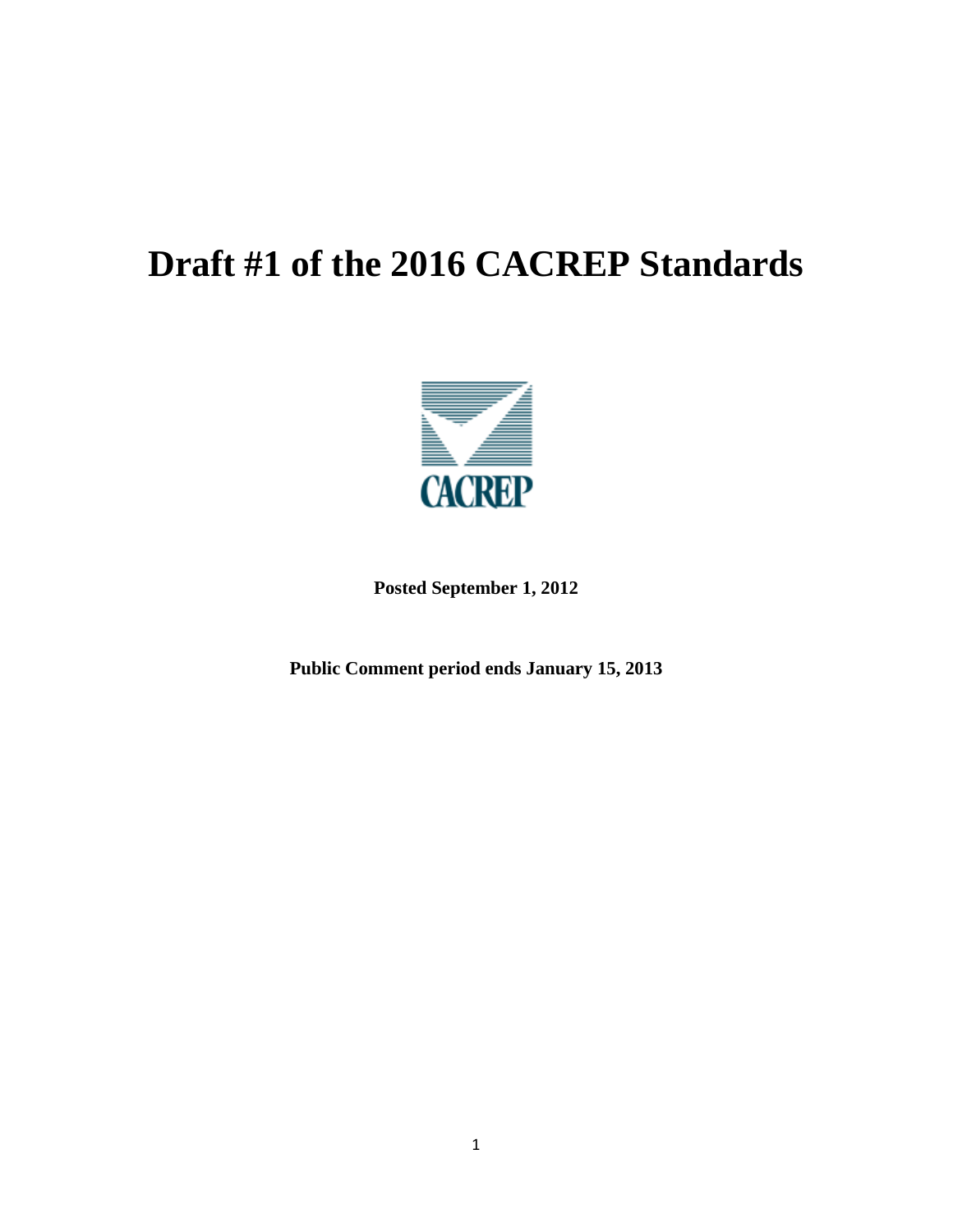#### **SECTION I:**

#### **THE LEARNING ENVIRONMENT**

# **The following Standards apply to all entry-level and doctoral–level programs for which accreditation is being sought unless otherwise specified.**

#### THE INSTITUTION

- A. The academic unit is clearly identified as part of the institution's graduate degree offerings and has primary responsibility for the preparation of students in the program. If more than one academic unit has responsibility for the preparation of students in the program, the respective areas of responsibility and the relationships among and between them must be clearly documented.
- B. The institutional media accurately describe the academic unit and each program offered, including admissions criteria, accreditation status, delivery systems used for instruction, minimum program requirements, matriculation requirements (e.g., examinations, academic-standing policies), and financial aid information.
- C. The institution is committed to providing the program with sufficient financial support to ensure continuity, quality, and effectiveness in all of the program's learning environments.
- D. The institution provides opportunities for graduate assistantships for program students that are commensurate with graduate assistantship opportunities in other clinical programs in the institution.
- E. The institution provides support for program faculty to participate in professional organizations and activities (e.g., professional travel, research, and leadership positions).
- F. The institution provides access to learning resources appropriate for scholarly inquiry, study, and research relevant to all program areas by faculty and students.
- G. The institution provides technical support to program faculty and students to ensure access to information systems for learning, teaching, and research.
- H. The institution provides information to students in the program about personal counseling services provided by professionals other than program faculty and students.
- I. The institution provides adequate and appropriate access to counseling instruction environments (on or off campus) that are conducive to training and supervision of individual counseling and group work. The counseling instruction environments include technologies and other observational capabilities as well as procedures for maintaining privacy and confidentiality.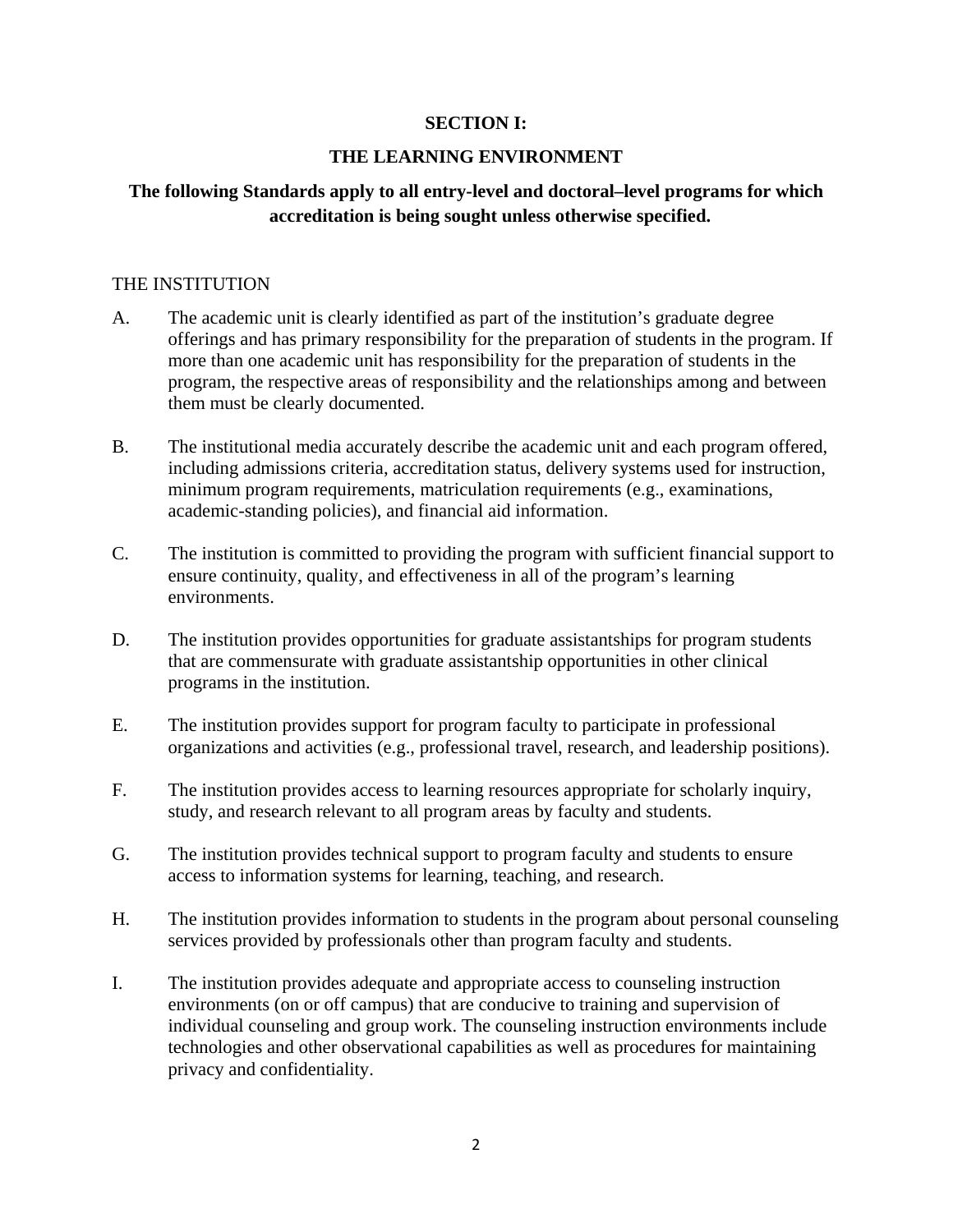# THE ACADEMIC UNIT

- J. Entry-level degree programs in Addiction Counseling, Marriage, Couple, and Family Counseling, and Clinical Mental Health Counseling are comprised of approved graduatelevel study with a minimum of 60 semester credit hours or 90 quarter credit hours required of all students. Until July 1, 2020, Career Counseling, School Counseling, and Student Affairs and College Counseling programs must be a minimum of 48 semester hours or 72 quarter hours. Beginning July 1, 2020, all entry-level degree programs must require a minimum of 60 semester credit hours or 90 quarter credit hours for all students.
- K. The counselor education academic unit has made continuous and systematic efforts to attract, enroll, and retain a diverse group of students and to create and support an inclusive learning community.
- L. Entry-level admission decision recommendations are made by the academic unit's selection committee and include consideration of each applicant's (1) potential success in forming effective counseling relationships, (2) aptitude for graduate level study, (3) relevance of career goals, (4) openness to feedback and personal growth, and (5) respect for cultural differences.
- M. Before or at the beginning of the first term of enrollment in the academic unit, the program provides a new student orientation during which a program handbook is disseminated and discussed, students' ethical and professional obligations and personal growth expectations as counselors-in-training are explained, and eligibility for licensure/certification is reviewed.
- N. The student handbook includes the (1) mission statement of the academic unit and program objectives, (2) information about appropriate professional organizations, opportunities for professional involvement, and activities appropriate for students, (3) matriculation requirements, (4) expectations of students, (5) student retention policy explaining procedures for student remediation and/or dismissal from the program, (6) academic appeal policy, and (7) written endorsement policy explaining the procedures for recommending students for credentialing and employment.
- O. Students in entry-level programs have an assigned advisor at all times during the program who helps them develop a planned program of study**.**
- P. If evaluations indicate that a student is not appropriate for the program, faculty members help facilitate the student's transition out of the program and, if possible, into a more appropriate area of study, consistent with established institutional due process policy and the American Counseling Association's (ACA) code of ethics and other relevant codes of ethics and standards of practice.
- Q. The academic unit has made continuous and systematic efforts to recruit, employ, and retain a diverse faculty to create and support an inclusive learning community.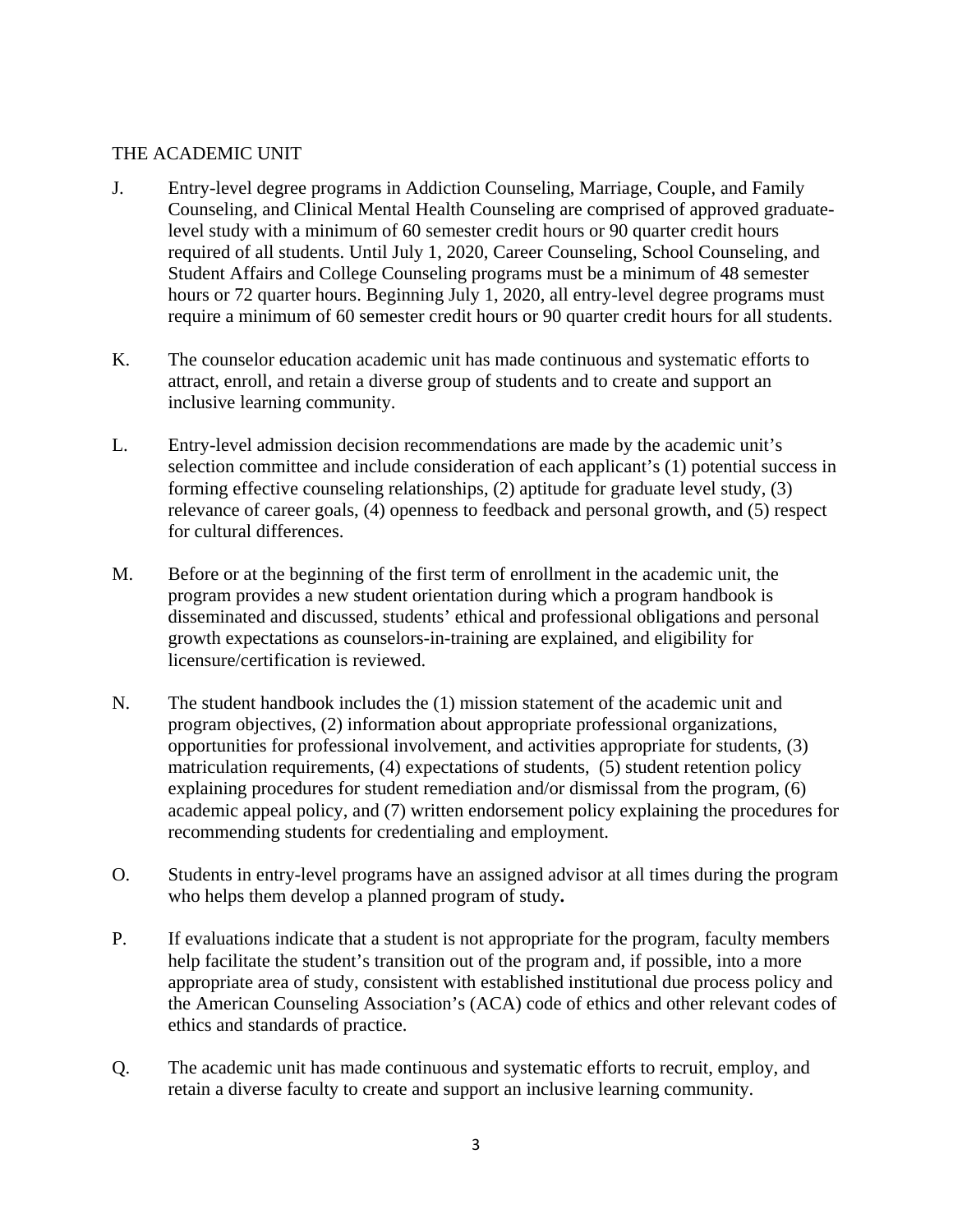- R. The academic unit has faculty resources of appropriate quality and sufficiency to meet the demands of the program. The academic unit must employ a minimum of three core counselor education program faculty members for entry-level programs. Additional core counselor education program faculty and resources are required as the size of the program increases.
- S. To ensure that students are taught primarily by core counselor education program faculty, for any calendar year, the combined number of credit hours taught by non-core faculty must not exceed the number of credit hours taught by core faculty.
- T. The ratio of full-time equivalent (FTE) students to FTE faculty should not exceed 10:1.
- U. The teaching and advising loads, scholarship, and service expectations of program faculty members are consistent with those of the institution's other graduate level units that require intensive supervision as an integral part of professional preparation.
- V. Clerical assistance is available to support faculty/program activities and is commensurate with that provided for similar graduate programs.

# FACULTY AND STAFF

- W. Core counselor education program faculty must have earned doctoral degrees in counselor education and supervision, preferably from a CACREP-accredited program, or have doctoral degrees and have been employed as full-time faculty members in a counselor education program for a minimum of one full academic year before July 1, 2013.
- X. Core counselor education program faculty must identify with the counseling profession (1) through sustained memberships in professional counseling organizations, (2) through the maintenance of certifications and licenses related to their counseling specialty area(s), and (3) by showing sustained evidence of (a) regular professional development and renewal activities related to counseling, (b) professional service and advocacy in counseling, and (c) research and scholarly activity in counseling commensurate with their faculty role.
- Y. Non-core faculty may be employed who support the mission, goals, and curriculum of the program. They must have graduate or professional degrees in a field that supports the mission of the program.
- Z. All core and non-core counselor education program faculty have relevant preparation and experience in the assigned program area and in relation to the courses they teach.
- AA. A core counselor education program faculty member is clearly designated as the academic unit leader for counselor education who has a written job description that includes, (1) responsibility for the coordination of the counseling program(s),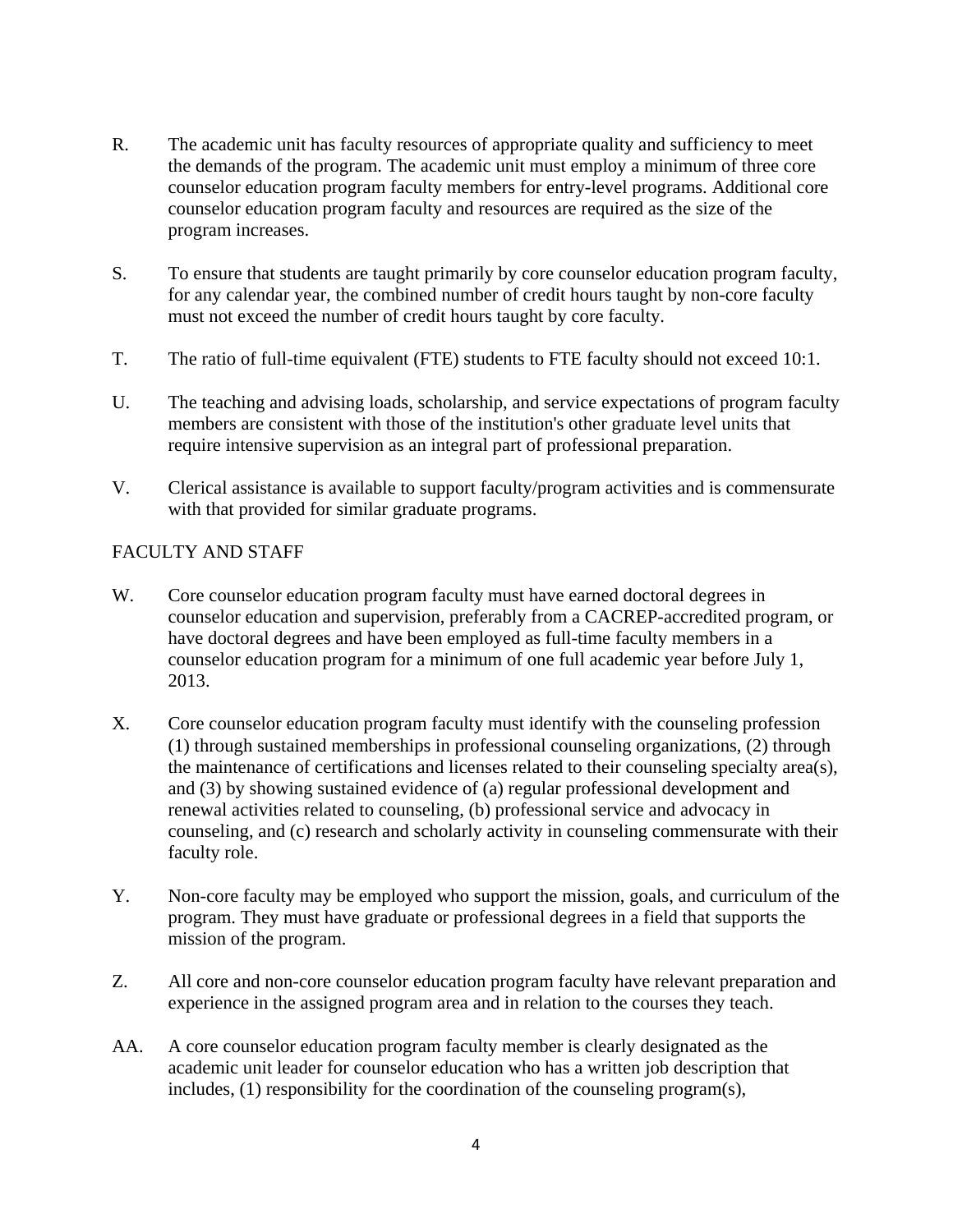(2) receiving inquiries regarding the overall academic unit, (3) having input and making recommendations regarding the development of and expenditures from the budget, (4) providing or delegating year-round leadership to the operation of the program(s), and (5) release time from faculty member responsibilities to administer the academic unit.

- BB. A core counselor education program faculty member or administrator is identified as the practicum and internship coordinator for the academic unit and/or program who has a written job description that includes (1) responsibility for the coordination of practicum and internship experiences in designated counselor education program(s), and (2) receiving inquiries regarding practicum and internship experiences are referred.
- CC. The core counselor education program faculty have the authority to determine program curricula within the structure of the institution's policies and to establish the operational policies and procedures of the program.
- DD. The core counselor education program faculty orient non-core faculty to program and accreditation requirements relevant to the courses they teach.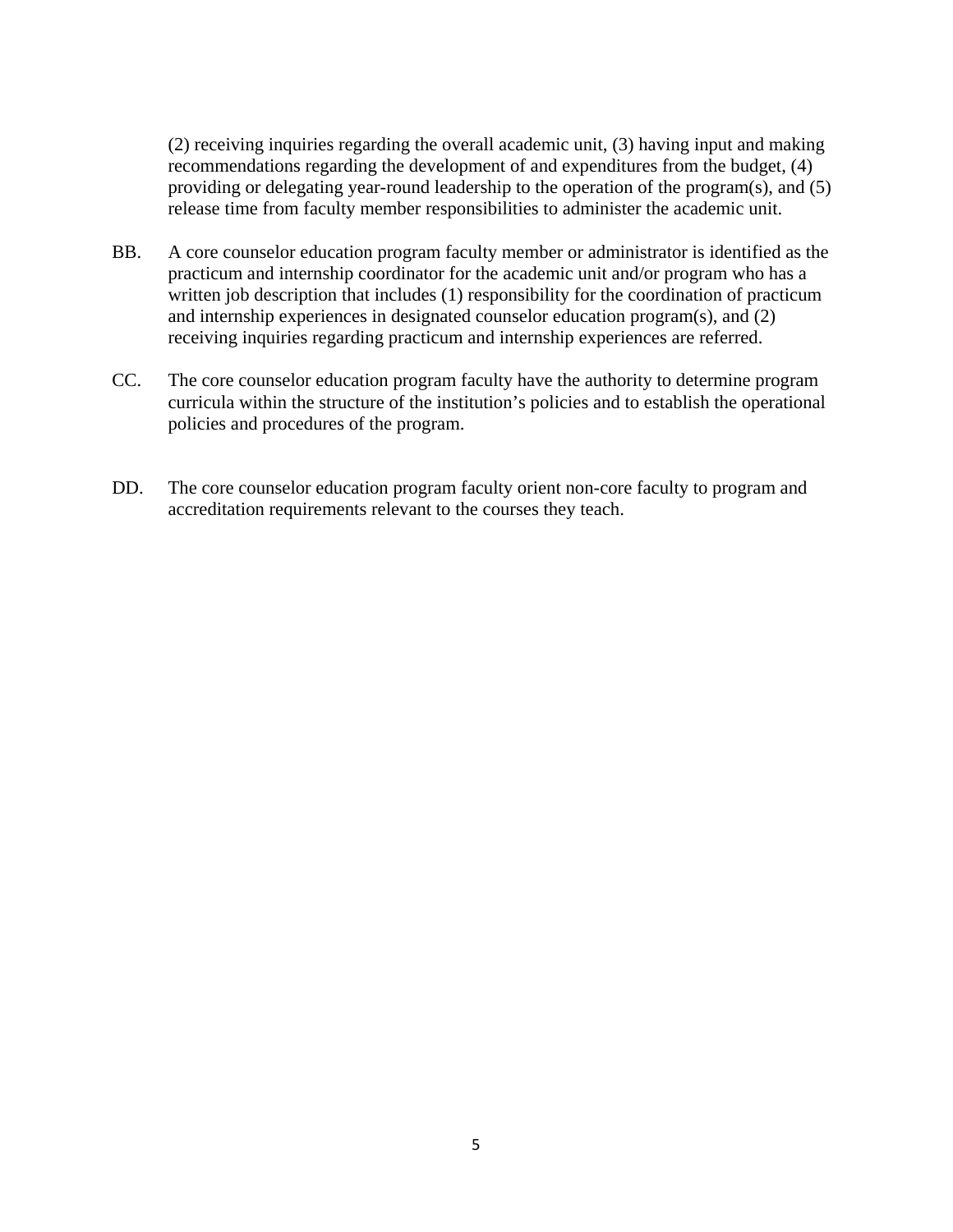#### **SECTION II:**

#### **PROFESSIONAL IDENTITY**

#### FOUNDATION

- A. A comprehensive mission statement has been developed that brings the counselor education program into focus and concisely describes the program's intent and purpose. The mission statement is publicly available.
- B. The program area objectives (1) reflect current knowledge and projected needs concerning counseling practice in a multicultural and pluralistic society; (2) reflect input from all persons involved in the conduct of the program, including program faculty, current and former students, and personnel in cooperating agencies; (3) are directly related to program activities; and (4) are written so they can be evaluated, and (5) are publicly available.
- C. Students actively identify with the counseling profession by participating in professional organizations and by participating in seminars, workshops, or other activities that contribute to personal and professional growth.

#### CURRICULUM

- D. Syllabi are distributed at the beginning of each curricular experience, are available for review by all enrolled or prospective students, and include (1) content areas, (2) knowledge and skill outcomes, (3) methods of instruction, (4) required text(s) and/or reading(s), and (5) student performance evaluation criteria and procedures.
- E. Evidence exists of the use and infusion of current counseling-related research in the curriculum.
- F. Common core curricular experiences and demonstrated knowledge in each of the eight common core curricular areas are required of all students in the program.
	- 1. PROFESSIONAL ORIENTATION AND ETHICAL PRACTICE For each standard listed below, programs must (1) show where the content is covered in the curriculum and (2) provide evidence of student knowledge or application.
		- a. history and philosophy of the counseling profession and the origins of the counseling specialties;
		- b. the multiple professional roles and functions of counselors across specialties and their relationships with other human service providers, including strategies for interagency/interorganization collaboration and communication;
		- c. counselors' roles and responsibilities as members of interdisciplinary community outreach and emergency management response teams;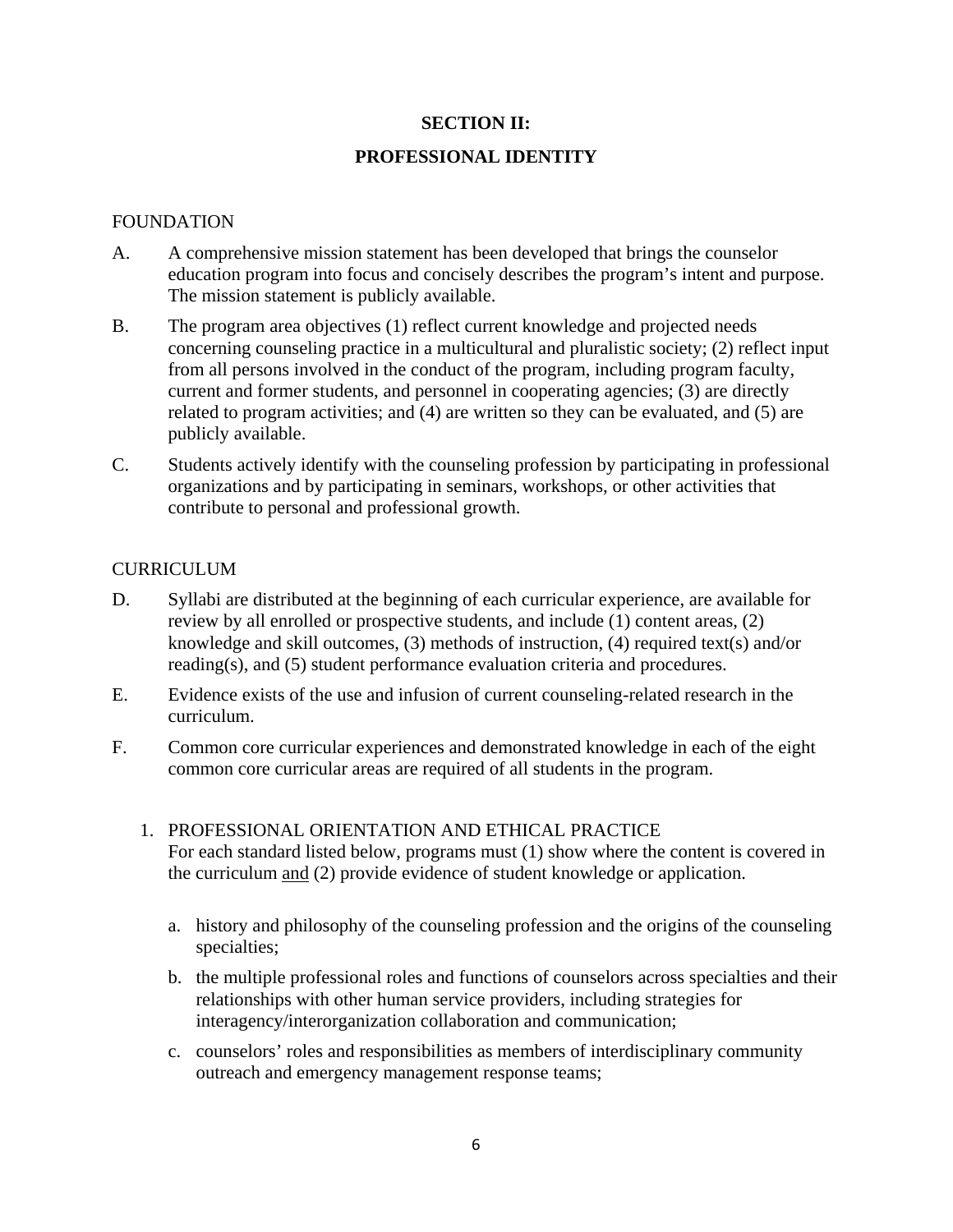- d. the role and process of the professional counselor advocating on behalf of the profession;
- e. advocacy processes needed to address institutional and social barriers that impede access, equity, and success for clients;
- f. professional organizations, including membership benefits, activities, services to members, and current issues;
- g. professional credentialing, including certification, licensure, and accreditation practices and standards, and the effects of public policy on these issues;
- h. ethical standards of professional organizations and credentialing bodies, and applications of ethical and legal considerations in professional counseling;
- i. technology's impact on the counseling profession;
- j. strategies for self-evaluation and implications for scope of practice;
- k. self-care strategies appropriate to the counselor role; and
- l. counseling supervision models, practices, and processes.

# 2. SOCIAL AND CULTURAL DIVERSITY

- a. research addressing multicultural and pluralistic characteristics and concerns within and among diverse groups nationally and internationally;
- b. theories and models of multicultural counseling, identity development, and social justice and advocacy;
- c. strategies for identifying and eliminating barriers, prejudices, and processes of intentional and unintentional oppression and discrimination;
- d. learning activities to foster students' self understanding of the impact of their heritage, attitudes, beliefs, understandings, and acculturative experiences on their views of others' behavior;
- e. learning activities to foster understanding of the impact of clients' race, culture, and ethnicity on their help-seeking behavior;
- f. learning activities that foster understanding of the impact of clients' spiritual beliefs on their worldview;
- g. strategies for adapting counseling theories, techniques, and interventions to meet the needs of diverse clients; and
- h. multicultural competencies and strategies for working with and advocating for diverse populations.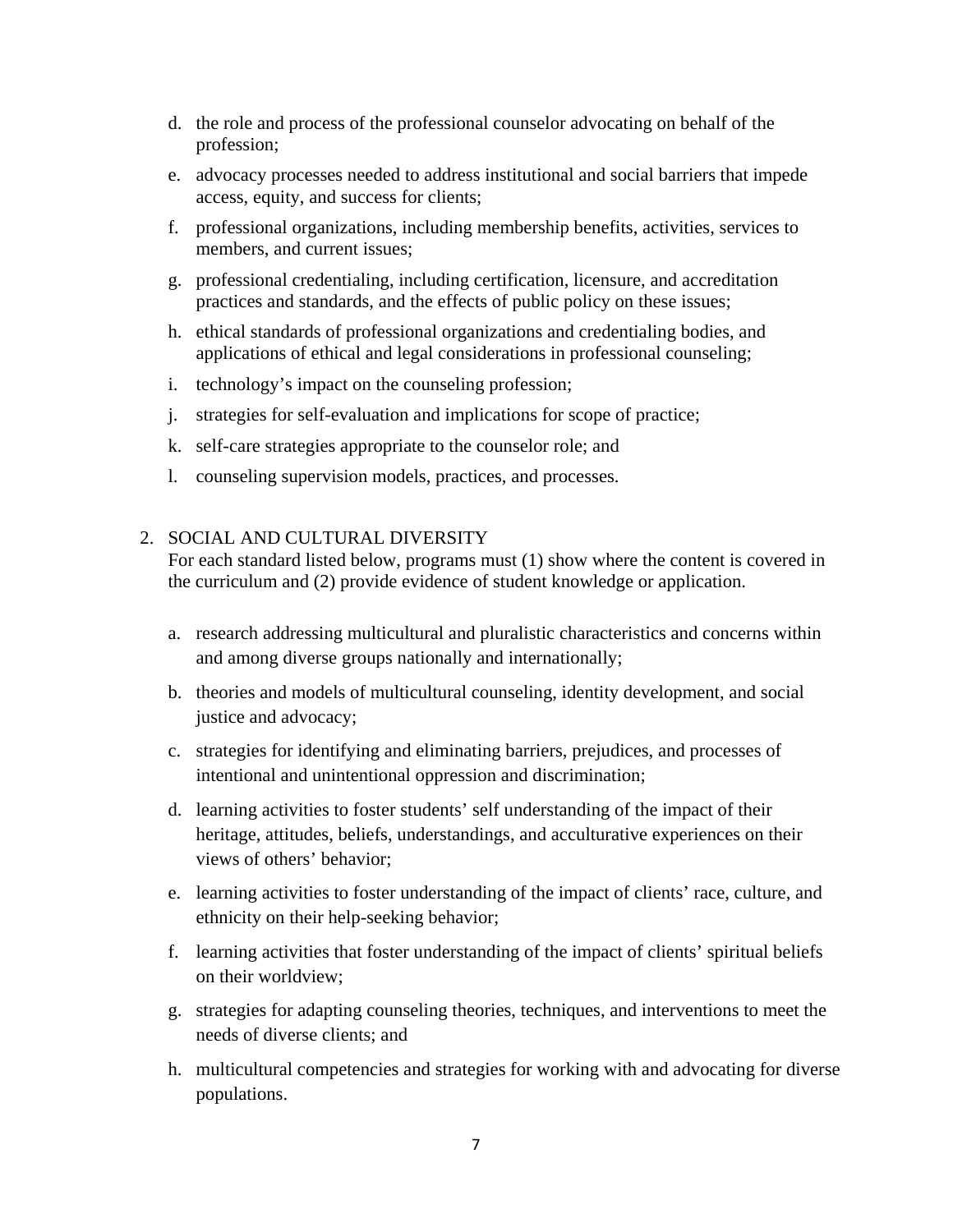#### 3. HUMAN GROWTH AND DEVELOPMENT

For each standard listed below, programs must (1) show where the content is covered in the curriculum and (2) provide evidence of student knowledge or application.

- a. theories of individual and family development across the life-span;
- b. theories of learning;
- c. theories of normal and abnormal personality development;
- d. theories and etiology of addictions and addictive behaviors;
- e. individual, biological, systemic, spiritual, and environmental factors that affect human development and behavior;
- f. effects of crisis, disasters, and other trauma-causing events on persons across the lifespan;
- g. a general framework for understanding differing abilities and strategies for differentiated interventions; and
- h. ethical and culturally relevant strategies for promoting resilience and optimum development and wellness across the life-span.

#### 4. CAREER DEVELOPMENT

- a. theories and models of career development, counseling, and decision-making;
- b. approaches for conceptualizing the interrelationships among and between work, family, and other life roles and factors;
- c. processes for identifying and utilizing career, avocational, educational, occupational and labor market information resources, technology, and information systems;
- d. approaches for assessing the conditions of the work environment on clients' overall life experiences;
- e. strategies for career development program planning, organization, implementation, administration, and evaluation;
- f. strategies for advocating for diverse clients' career and educational development and employment opportunities in a global economy;
- g. strategies for facilitating client skill development for career, educational, and lifework planning and management;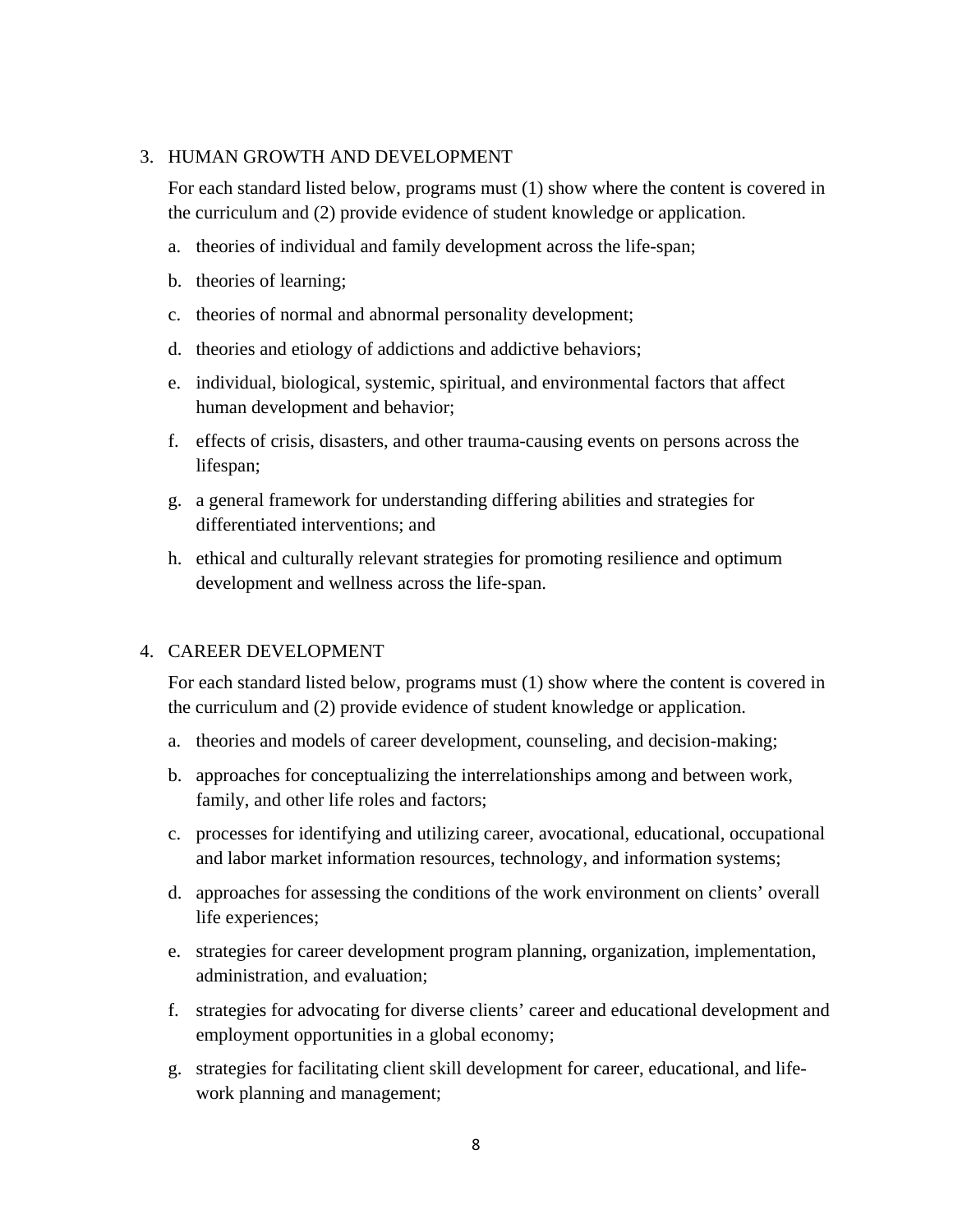- h. methods of identifying and utilizing assessment tools and techniques relevant to career planning and decision making; and
- i. ethical and culturally relevant strategies for addressing career development.

# 5. HELPING RELATIONSHIPS

For each standard listed below, programs must (1) show where the content is covered in the curriculum and (2) provide evidence of student knowledge or application.

- a. theories and models of effective counseling and wellness programs;
- b. a systems approach that provides an understanding of family, social, community, and political networks;
- c. theories, models, and strategies for understanding and practicing consultation;
- d. ethical and culturally relevant strategies for developing helping relationships;
- e. role of spirituality in counseling;
- f. counselor characteristics and behaviors that influence the helping process;
- g. essential interviewing, counseling, and case conceptualization skills;
- h. development of appropriate counseling treatment plans;
- i. empirically-based counseling strategies and techniques for prevention, intervention, and advocacy;
- j. strategies for prevention, intervention, and treatment of addiction and addictive behaviors;
- k. crisis intervention and suicide prevention models and strategies;
- l. psychological first aid strategies; and
- m. processes for aiding students in developing a personal model of counseling.

# 6. GROUP WORK

- a. theoretical foundations of group work;
- b. dynamics associated with group process and development;
- c. therapeutic factors and how they contribute to group effectiveness;
- d. characteristics and functions of effective group leaders;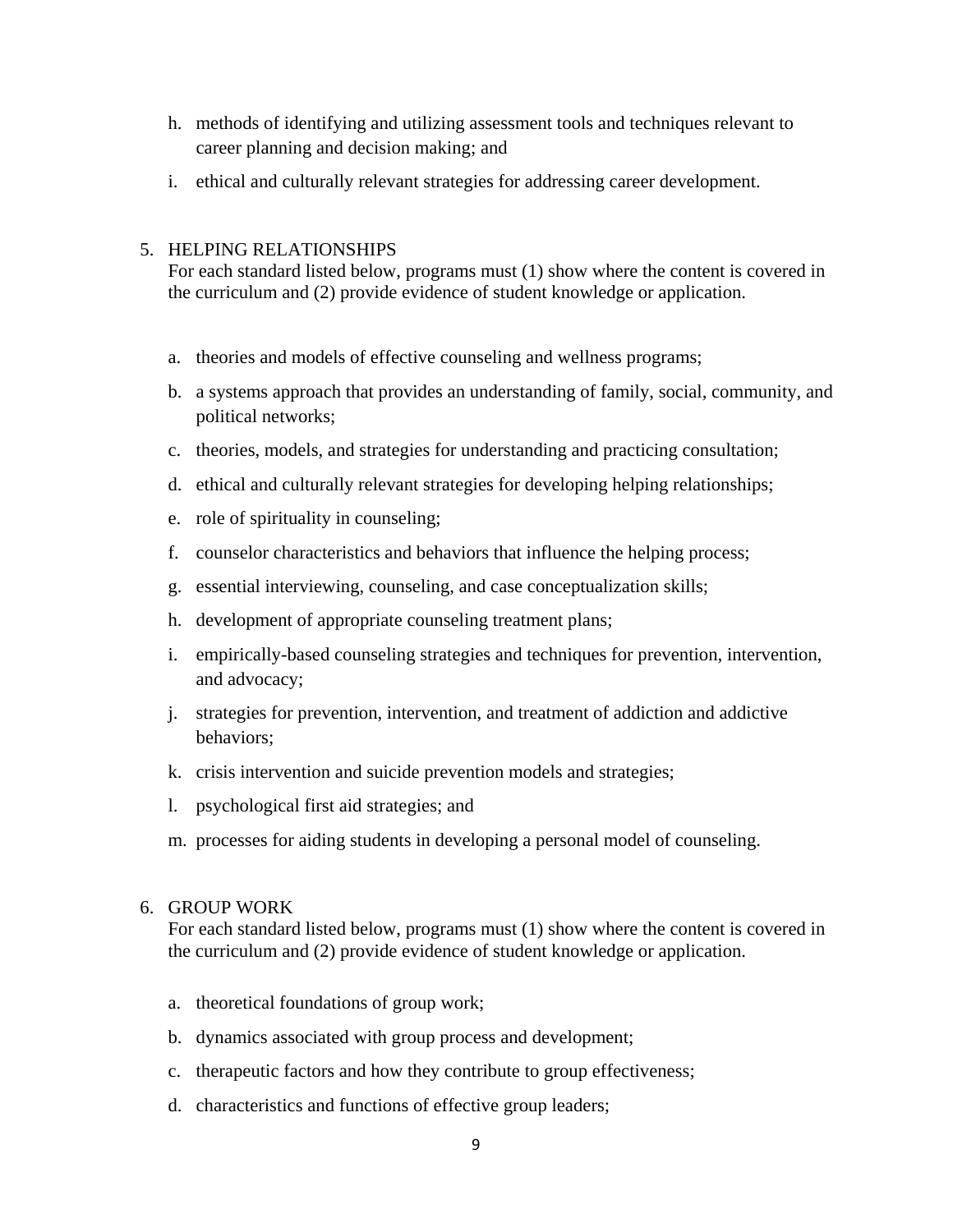- e. approaches to group formation, including recruiting, screening, and selecting members;
- f. ethical and culturally relevant strategies for designing and running groups; and
- g. direct experiences in which students participate as group members in a small group activity, approved by the program, for a minimum of 10 clock hours over the course of one academic term

# 7. ASSESSMENT

For each standard listed below, programs must (1) show where the content is covered in the curriculum and (2) provide evidence of student knowledge or application.

- a. historical perspectives concerning the nature and meaning of assessment;
- b. methods of effectively conducting initial intake and informal assessments;
- c. procedures for assessing suicide and violence risk;
- d. use of informal assessments for diagnostic purposes;
- e. basic concepts of standardized and non-standardized testing, norm-referenced and criterion-referenced assessment, and group and individual assessments;
- f. statistical concepts, including scales of measurement, measures of central tendency, indices of variability, shapes and types of distributions, and correlations;
- g. reliability and validity in the use of assessments;
- h. use of assessments relevant to academic/educational, career, and personal/social development;
- i. use of environmental assessments and systematic behavioral observations;
- j. use of symptom checklists, personality, and psychological testing;
- k. use of assessment results to effectively diagnose developmental, behavioral, and mental disorders; and
- l. ethical and culturally relevant strategies for selecting, administering, and interpreting assessment and test results.

#### 8. RESEARCH AND PROGRAM EVALUATION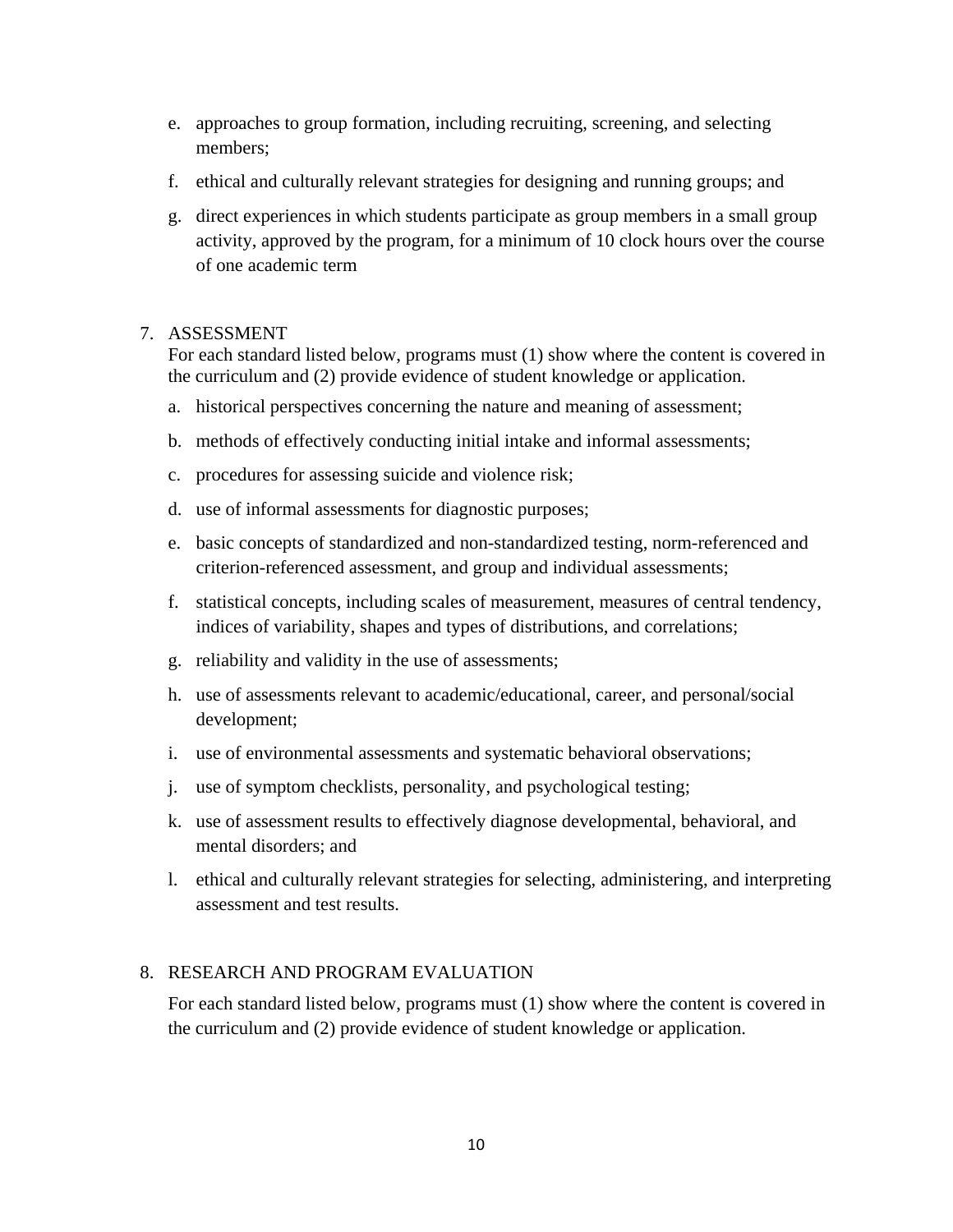- a. the importance of research in advancing the counseling profession, including its use to inform evidence based practice;
- b. needs assessments and program evaluation;
- c. qualitative and quantitative methods;
- d. designs used in research and program evaluation;
- e. statistical methods used in conducting research and program evaluation;
- f. the analysis and use of data in counseling;
- g. the development of measurable outcomes for clients and/or counseling programs; and
- h. ethical and culturally relevant strategies for conducting, interpreting, and reporting the results of research and/or program evaluation.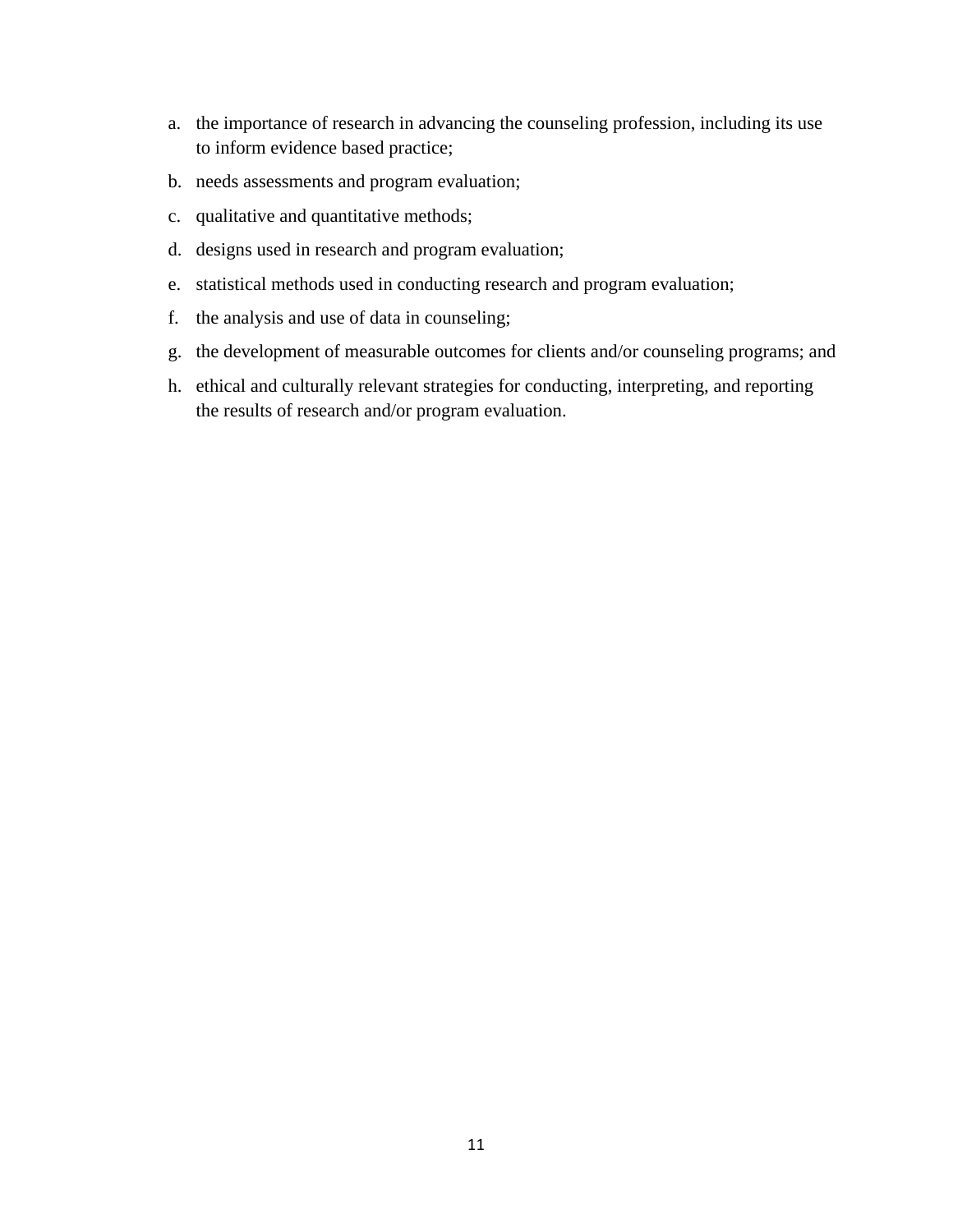# **SECTION III: PROFESSIONAL PRACTICE**

**Professional practice, which includes practicum and internship, provides for the application of theory and the development of counseling skills under supervision. These experiences will provide opportunities for students to counsel clients who represent the ethnic and demographic diversity of their community.** 

# ENTRY-LEVEL PROGRAM PRACTICUM

- A. Practicum students must complete supervised counseling practicum experiences that total a minimum of 100 clock hours over a minimum 10-week academic term.
- B. Practicum students must complete at least 40 clock hours of direct service with actual clients that contributes to the development of counseling skills.
- C. An average of one hour per week of individual and/or triadic supervision is provided throughout the practicum by  $(1)$  a counselor education program faculty member,  $(2)$  a student supervisor who is under the supervision of a counselor education program faculty member, or (3) a site supervisor who is working in biweekly consultation with a counselor education program faculty member in accordance with the supervision agreement.
- D. An average of 1 1/2 hours per week of group supervision is provided on a regular schedule throughout the practicum by a counselor education program faculty member or a student supervisor who is under the supervision of a counselor education program faculty member.
- E. Students are covered by individual professional counseling liability insurance policies while enrolled in practicum.
- F. Program-appropriate audio/video recordings for use in supervision and/or live supervision opportunities of the student's interactions with clients are available.
- G. An evaluation of the student's counseling performance and ability to integrate and apply knowledge throughout the practicum is conducted, including documentation of a formal evaluation after the student completes the practicum.

#### ENTRY-LEVEL PROGRAM INTERNSHIP

- H. The program requires completion of a supervised internship in the student's designated program area of 600 clock hours, begun after successful completion of the practicum.
- I. Internship students must complete at least 240 clock hours of direct service, including experience as a group leader.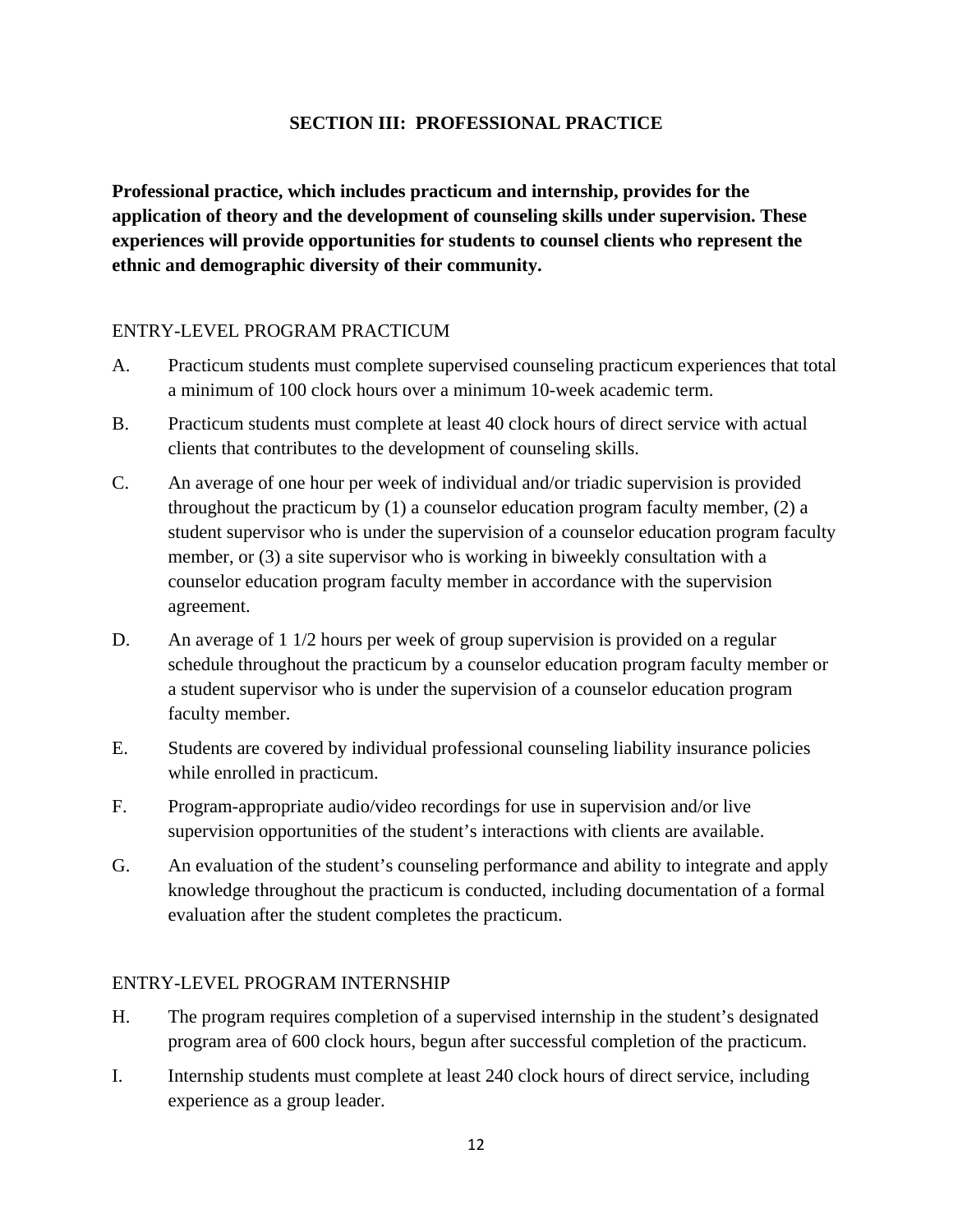- J. An average of one hour per week of individual and/or triadic supervision throughout the internship is provided by (1) the site supervisor, (2) counselor education program faculty, or (3) a student supervisor who is under the supervision of a counselor education program faculty member.
- K. An average of 1 1/2 hours per week of group supervision is provided on a regular schedule throughout the internship by program faculty or a student supervisor who is under the supervision of a counselor education program faculty member.
- L. Students have the opportunity to become familiar with a variety of professional activities and resources in addition to direct service activities.
- M. Students are covered by individual professional counseling liability insurance policies while enrolled in internship.
- N. Program-appropriate audio/video recordings for use in supervision and/or live supervision opportunities of the student's interactions with clients are available.
- O. Formative and summative evaluations of the student's counseling performance and ability to integrate and apply knowledge throughout the internship are conducted.

# SUPERVISOR QUALIFICATIONS

- P. Counselor education program faculty members serving as individual/triadic or group practicum/internship supervisors for students in entry-level programs must have (1) relevant experience (2) professional credentials, and (3) counseling supervision training and experience.
- Q. Students serving as individual/triadic or group practicum/internship supervisors for students in entry-level programs must (1) have completed an entry level counseling degree as well as counseling practicum and internship experiences equivalent to those in a CACREP-accredited entry-level program, (2) have completed or are receiving preparation in counseling supervision, and (3) be under supervision from program faculty.
- R. Site supervisors must have (1) a minimum of a master's degree in counseling or a related profession (2) relevant certifications and/or licenses, (3) a minimum of two years of pertinent professional experience in the program area in which the student is enrolled, (4) knowledge of the program's expectations, requirements, and evaluation procedures for students, and (5) relevant training in counseling supervision.
- S. Orientation, professional development opportunities, consultation, and support are provided by counselor education program faculty to site supervisors.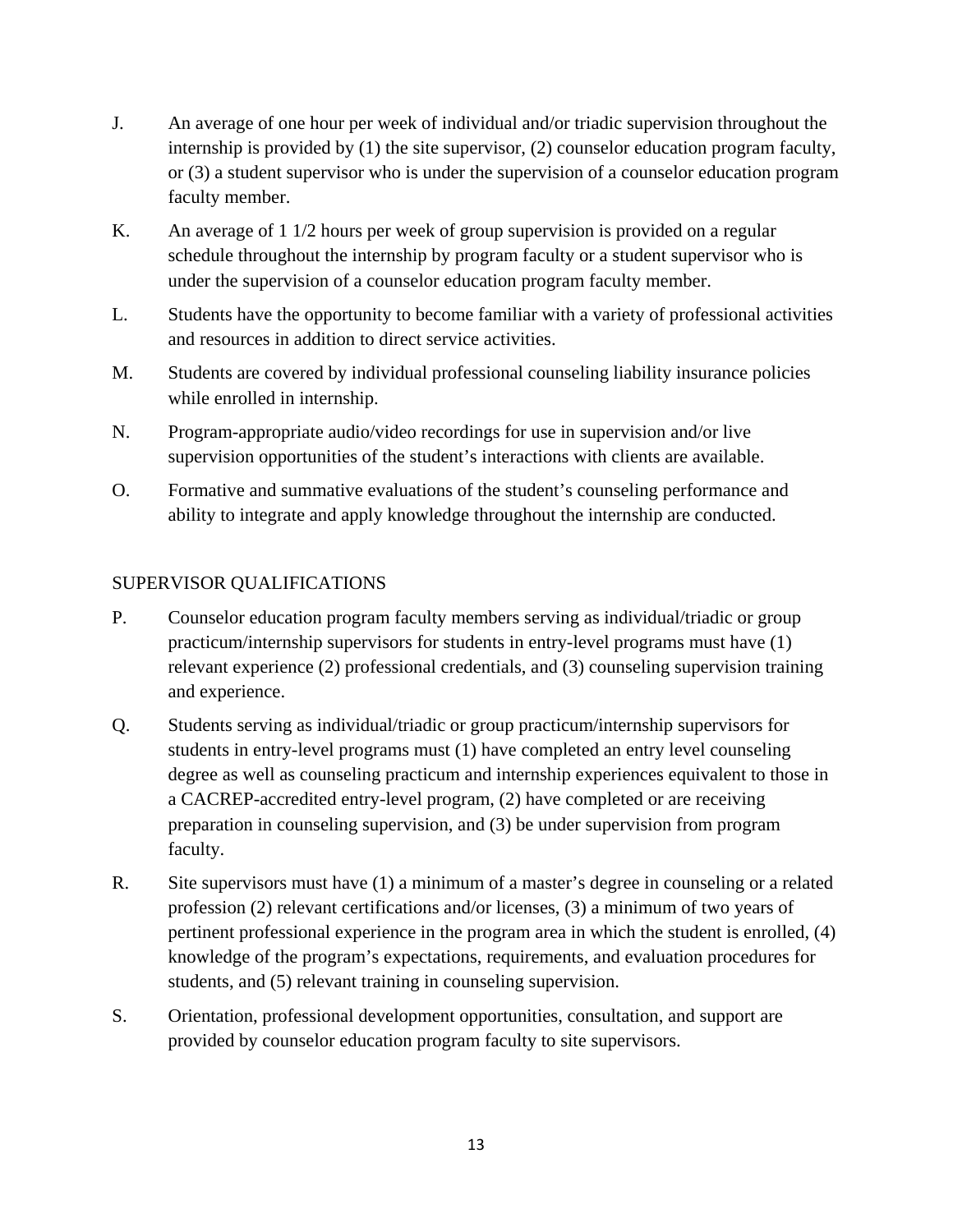T. Supervision agreements for each student are developed to define the roles and responsibilities of the faculty supervisor, site supervisor, and student during practicum and internship.

# PRACTICUM AND INTERNSHIP COURSE LOADS

- U. When individual/triadic supervision is provided by the program faculty or a student under supervision, practicum and internship courses should not exceed a 1:6 faculty:student ratio. This is equivalent to the teaching of one 3-semester or equivalent quarter credit hours of faculty member load assignment.
- V. When individual/triadic supervision is provided solely by a site supervisor, and the program faculty or student under supervision only provides group supervision, practicum and internship courses should not exceed a 1:12 faculty:student ratio. This is equivalent to the teaching of one 3-semester or equivalent quarter credit hours of faculty member load assignment.
- W. Group supervision of practicum and internship students should not exceed a 1:12 faculty:student ratio.
- X. When program faculty provide supervision of students providing supervision, a 1:6 faculty:student ratio should not be exceeded. This is equivalent to the teaching of one 3 semester or equivalent quarter credit hours of faculty member load assignment.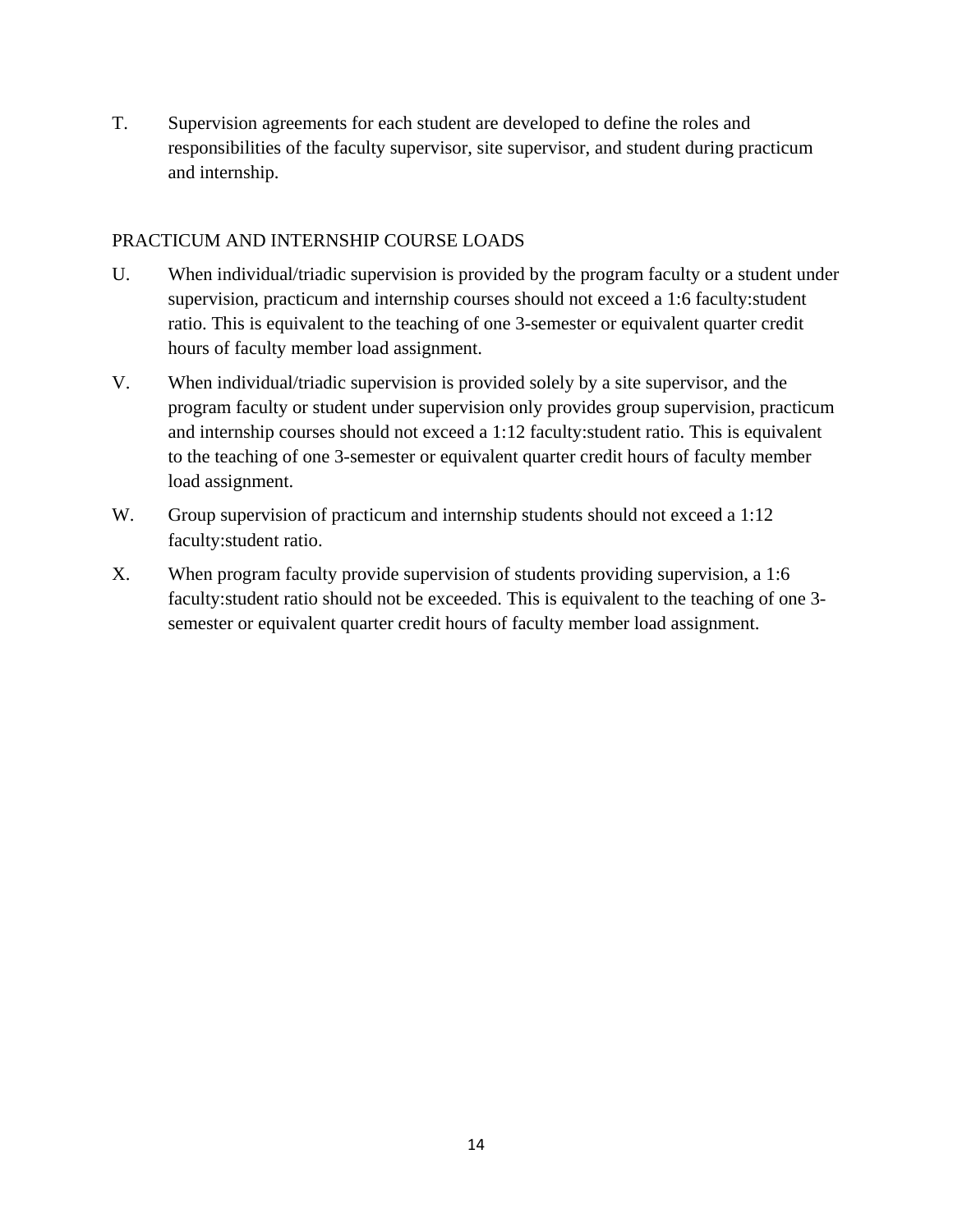# **SECTION IV**

# **EVALUATION IN THE PROGRAM**

# **The following Standards apply to all entry-level and doctoral–level programs for which accreditation is being sought unless otherwise specified.**

- A. Counselor education program faculty engage in continuous systematic evaluation of the program mission and objectives, curricular offerings, and characteristics of current program student and applicants.
- B. Counselor education programs have a systematic developmental assessment process to evaluate individual student learning that addresses academic performance, professional development, and personal growth, and that includes (1) identified data points throughout a student's program of study where assessment will occur; (2) the means by which assessment will occur; (3) the assessment measures and formats that will be utilized; (4) processes by which student remediation will occur following summative assessments; and (5) the means by which data will be collected, analyzed, and utilized for the purpose of effective student development.
- C. Counselor education program faculty members conduct regular, formal follow-up studies of program graduates, site supervisors, and employers of program graduates to assess perceptions and evaluations of major aspects of the program.
- D. Counselor education program faculty provide evidence of the use of student and program assessment and evaluation data to inform program modifications.
- E. Counselor education program faculty disseminate an official report that includes (1) aggregate data from the student systematic developmental assessment process, (2) outcomes of formal follow up studies, and (3) descriptions of any program modifications. Students currently in the program, program faculty, institutional administrators, personnel in cooperating agencies (e.g., employers, site supervisors), should be notified that the report is available, and it should be accessible to the public.
- F. Written faculty evaluation procedures are presented to program faculty and supervisors at the beginning of each evaluation period and whenever changes are made in the procedures.
- G. Students have regular and systematic opportunities to formally evaluate faculty and supervisors.
- H. Results of student course evaluations are provided to faculty in a timely manner.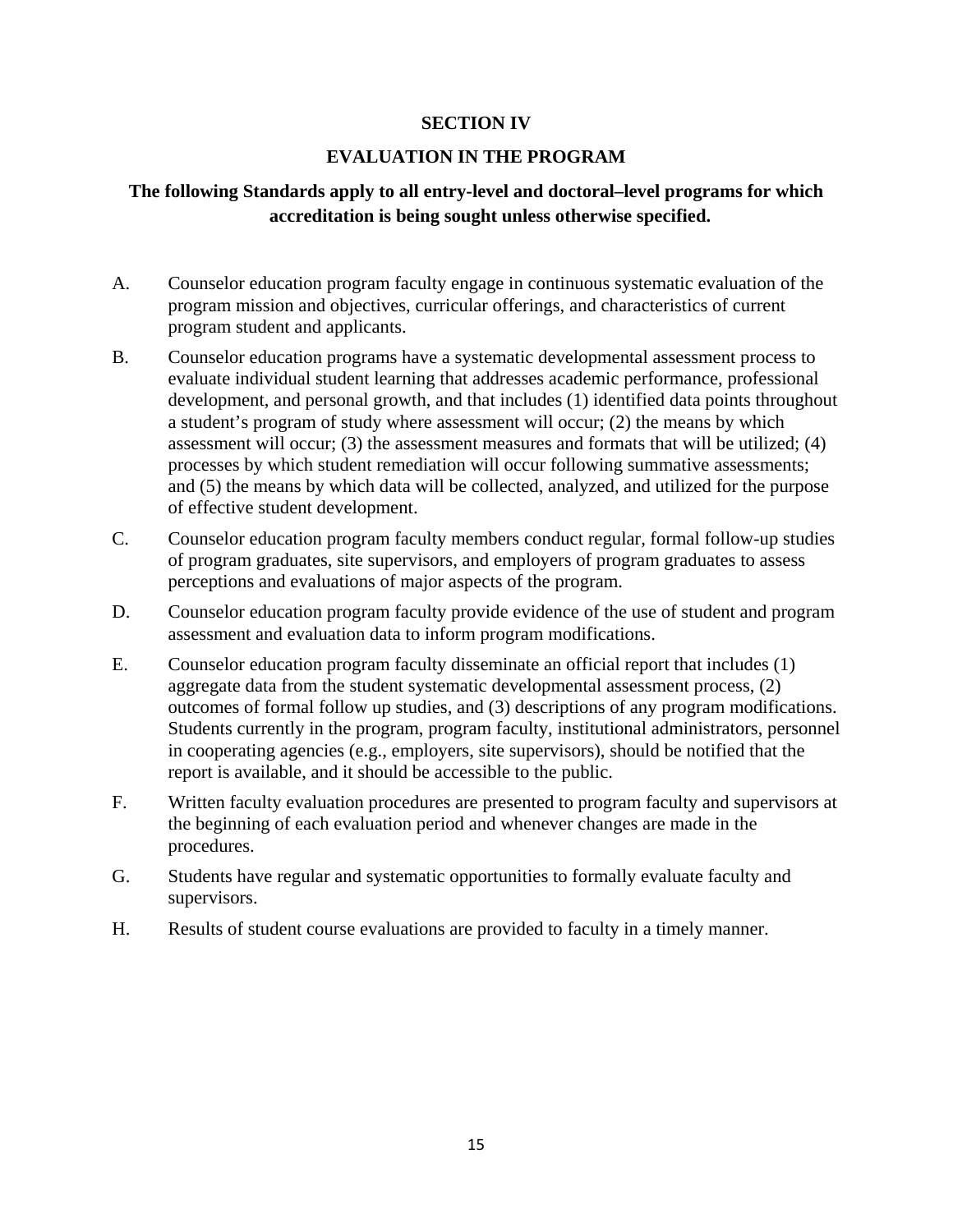# **ADDICTION COUNSELING**

Students who are preparing to specialize as addiction counselors are expected to possess the knowledge, skills, and practices necessary to address a wide range of issues in the context of addiction counseling, treatment, and prevention programs, as well as in a more broad mental health counseling context. In addition to the common Core curricular experiences, programs must provide evidence that student learning has occurred in the following domains. For each standard listed below, programs must (1) show where the content is covered in the curriculum and (2) provide evidence of student knowledge or application.

# **FOUNDATIONS**

- A. development of addiction counseling
- B. theories and models of addiction related to substance use and other addictions
- C. theories and models of prevention, consultation, education, and advocacy in addiction
- D. behavioral, psychological, physical, and social effects of psychoactive substances and addictive disorders on the user and significant others
- E. principles and philosophies of addiction-related self-help

- F. potential for addictive and substance use disorders to mimic and/or co-occur with a variety of medical and psychological disorders
- G. factors that increase the likelihood for a person, community, or group to be at risk for or resilient to psychoactive substance use disorders
- H. substance abuse policy, financing, and regulatory processes relative to service delivery opportunities in addiction counseling
- I. importance of family, social networks, and community systems in the addiction treatment and recovery process
- J. role of spirituality in the addiction recovery process
- K. culturally relevant education programs that raise awareness and support addiction and substance abuse prevention and the recovery process
- L. classifications, indications, and contraindications of commonly prescribed psychopharmacological medications for appropriate medical referral and consultation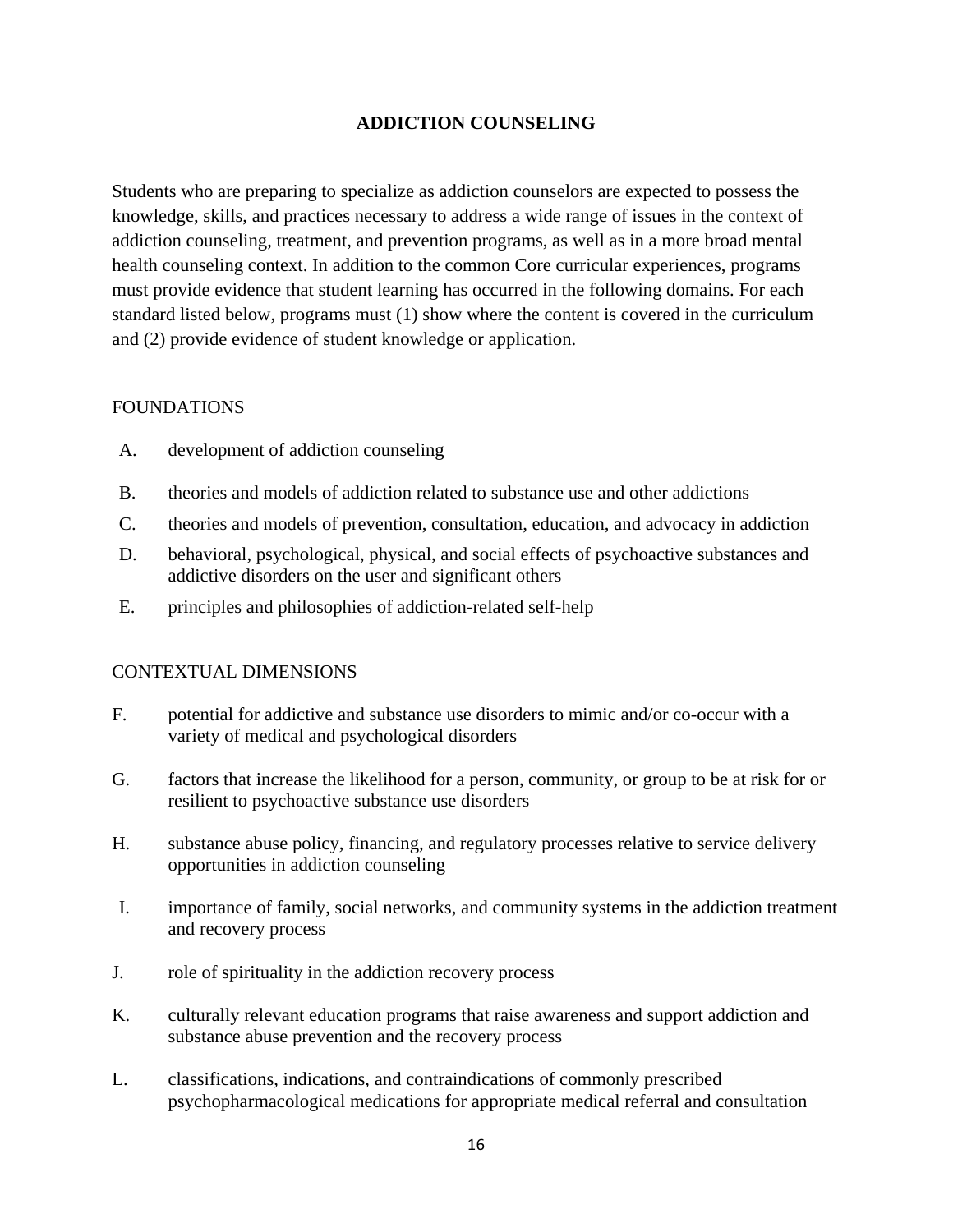- M. diagnostic process, including differential diagnosis, and the use of current diagnostic tools, such as the current edition of the *Diagnostic and Statistical Manual of Mental Disorders* (*DSM*)
- N. cultural factors relevant to addiction and addictive behavior
- O. professional organizations, preparation standards, and credentials relevant to the practice of addiction counseling
- P. legal and ethical considerations specific to addiction counseling
- Q. record keeping, third party reimbursement, and other practice and management considerations in addiction counseling

- R. techniques and interventions related to substance abuse and other addictions
- S. strategies for reducing the persisting negative effects of substance use, abuse, dependence, and addictive disorders
- T. individualized strategies and treatment modalities relative to clients' stage of dependence, change, or recovery
- U. screening and assessment for addiction, including diagnostic interviews, mental status examination, symptom inventories, and psychoeducational, and personality assessments
- V. assessment of biopsychosocial and spiritual history relevant to addiction
- W. assessment for psychoactive substance toxicity, intoxication, and withdrawal symptoms; aggression or danger to others; potential for self-inflicted harm or suicide
- X. evaluation approaches for determining the appropriate level of care for addictive disorders and related problems
- Y. strategies for helping clients identify the effects of addiction on life problems and the effects of continued harmful use or abuse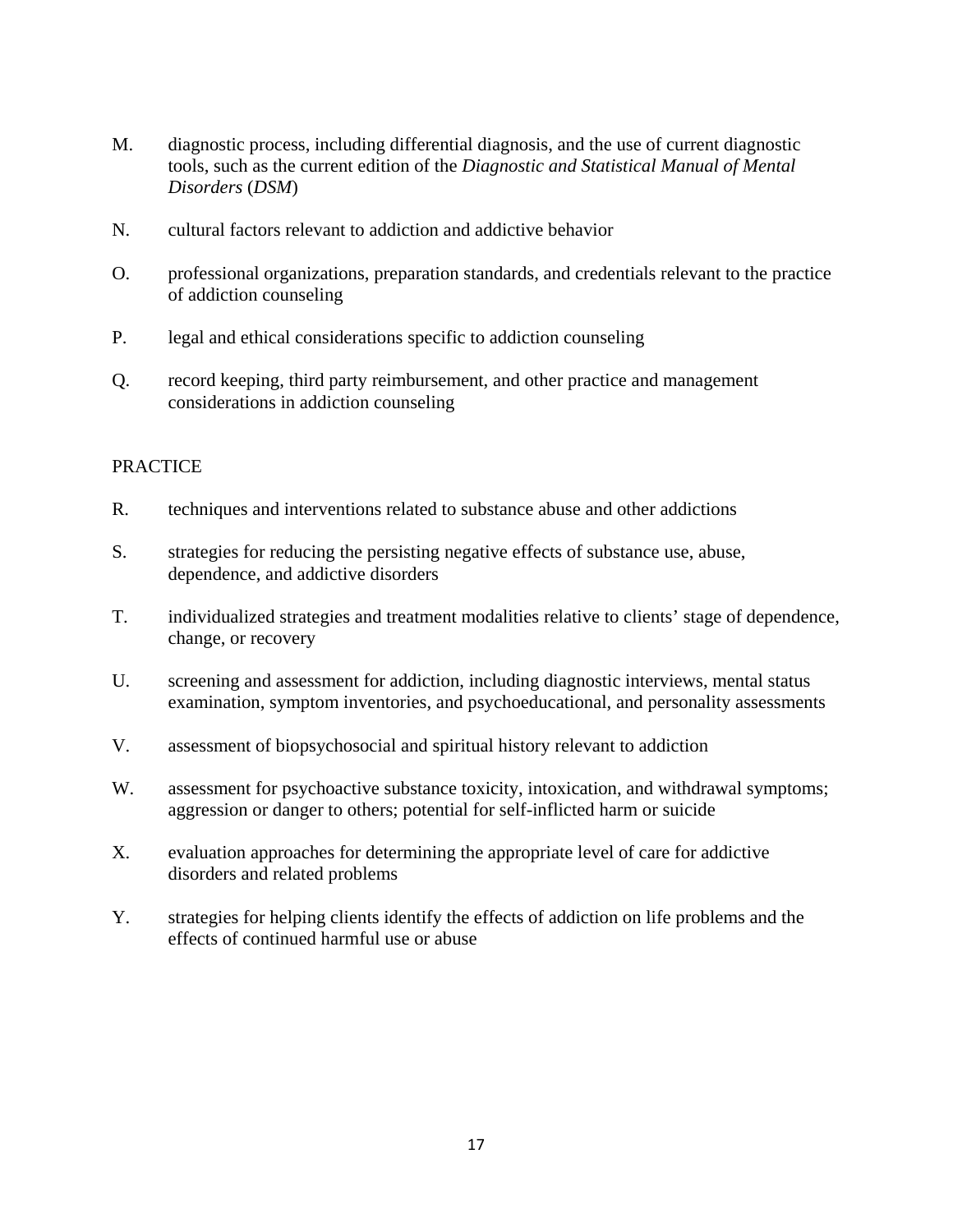#### **CAREER COUNSELING**

Students who are preparing to specialize as career counselors will demonstrate the professional knowledge, skills, and practices necessary to help a person develop a life-career plan, with a focus on the interaction of work and other life roles. In addition to the common Core curricular experiences, programs must provide evidence that student learning has occurred in the following domains. For each standard listed below, programs must (1) show where the content is covered in the curriculum and (2) provide evidence of student knowledge or application.

#### FOUNDATIONS

- A. development of career counseling
- B. theories and models of consultation relevant to career counseling
- C. organizational theories, behavior, planning, communication, and management relevant to implementing and administering career development programs
- D. models for providing effective supervision to career development facilitators

- E. roles and settings of career counselors in private and public sector agencies and institutions
- F. the role of career counselors in educating stakeholders about the unique needs/characteristics of multicultural and diverse populations with regard to career exploration, employment expectations, and economic/social issues
- G. the role of career counselors in advocating for the importance of career counseling, career development, life-work planning, and workforce planning to policymakers and the general public
- H. factors that affect clients' attitudes toward work and workers, and their career decisionmaking processes
- I. factors that affect life-work roles
- J. implications of gender roles and responsibilities for employment, education, family, and leisure
- K. impact of globalization on life roles, careers, and the workplace
- L. education, training, employment trends, and labor market information and resources that provide information about job tasks, functions, salaries, requirements, and future outlooks related to broad occupational fields and individual occupations
- M. resources applicable in job forecasting, planning, policy analysis, and resource allocation
- N. community/professional resources available to assist clients in career planning and job search
- O. professional organizations, preparation standards, and credentials relevant to the practice of career counseling
- P. legal and ethical considerations specific to career counseling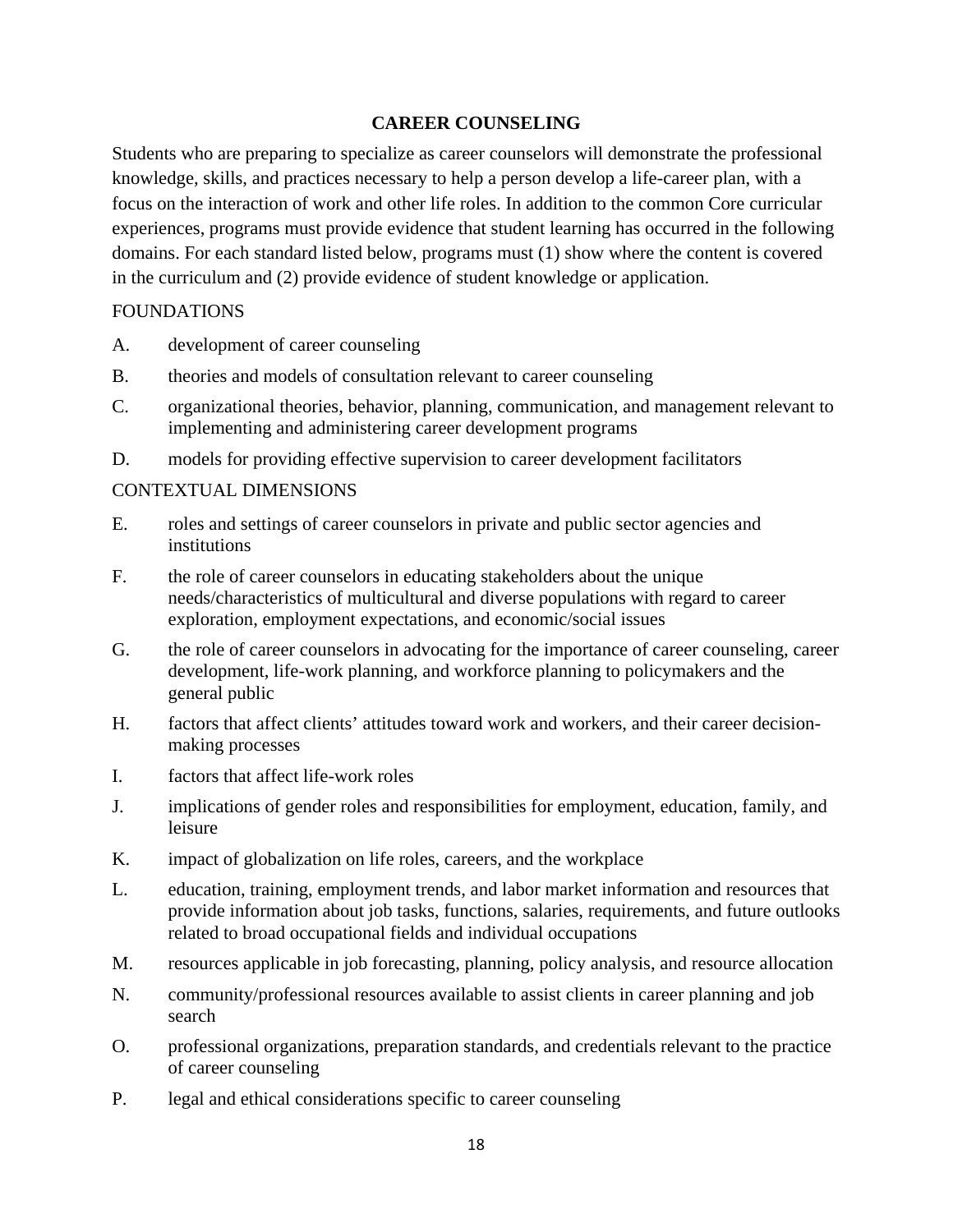- Q. strategies to help clients develop skills needed to make life-work role transitions
- R. approaches to help clients acquire a set of employability and job search skills
- S. strategies to assist clients in the appropriate use of technology for career information and planning
- T. consultation skills relevant to career counseling
- U. establishing and maintaining a consulting relationship with persons who can influence clients' careers
- V. the planning and organization of a comprehensive career resource center
- W. approaches to initiate and implement a marketing and public relations campaign on behalf of career development activities and services
- X. identification, acquisition, and interpretation of sources of career information
- Y. leadership approaches for program evaluation and feedback, organizational change, decision making, and conflict resolution
- Z. dissemination and evaluation of career and educational information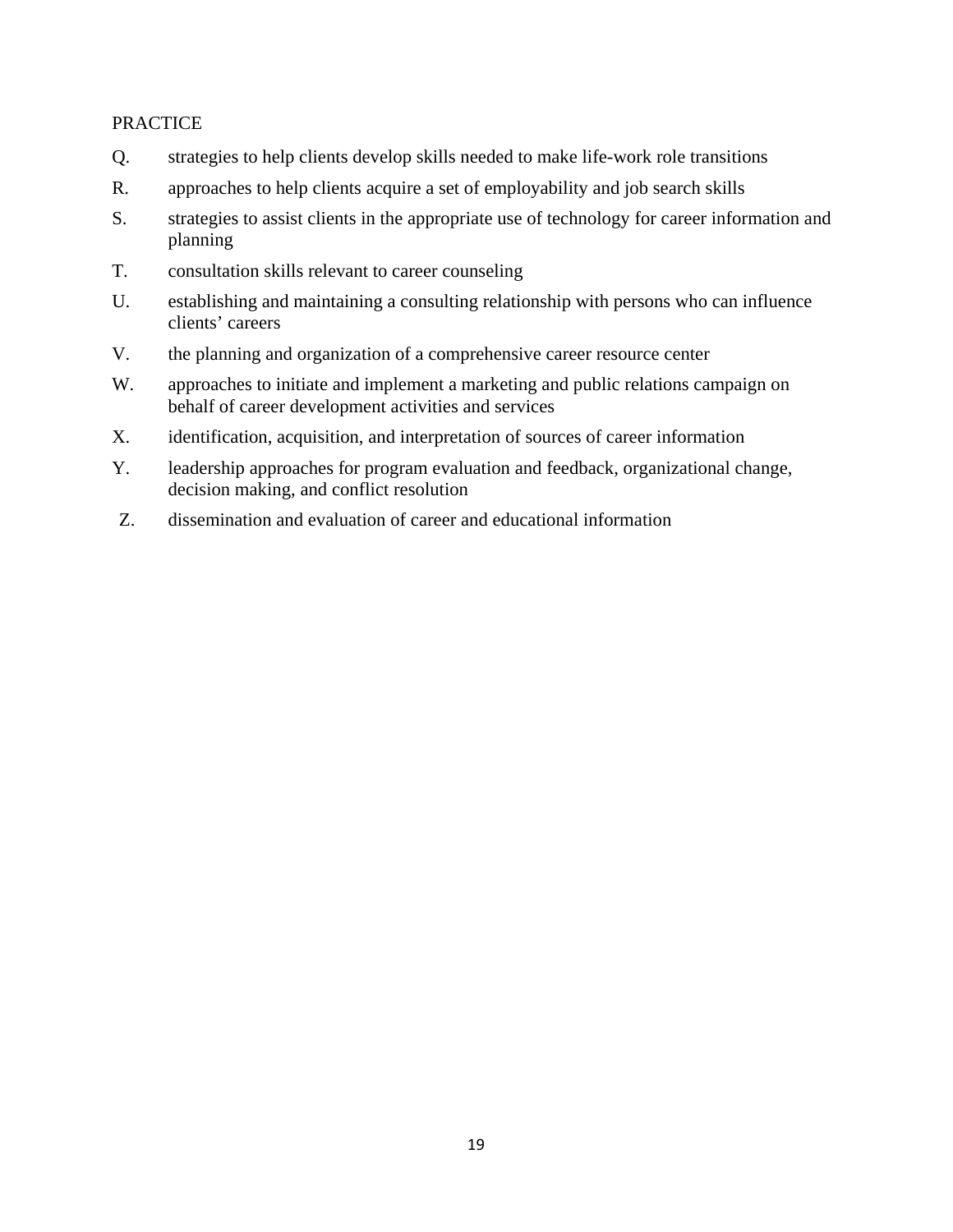# **CLINICAL MENTAL HEALTH COUNSELING**

Students who are preparing to specialize as clinical mental health counselors will demonstrate the knowledge, skills, and practices necessary to address a wide variety of circumstances within the context of clinical mental health counseling. In addition to the common Core curricular experiences, programs must provide evidence that student learning has occurred in the following domains. For each standard listed below, programs must (1) show where the content is covered in the curriculum and (2) provide evidence of student knowledge or application.

# FOUNDATIONS

- A. development of mental health counseling
- B. theories and models related to mental health counseling
- C. principles of mental health counseling, including prevention, intervention, consultation, education, and advocacy, and networks that promote mental health
- D. medical foundation and etiology of addiction and co-occurring disorders
- E. principles, models, and documentation formats of biopsychosocial case conceptualization and treatment planning

- F. etiology, process, nomenclature, treatment, referral, and prevention of mental and emotional disorders
- G. mental health service delivery modalities such as inpatient, outpatient, partial treatment and aftercare and the mental health counseling services networks
- H. diagnostic process, including differential diagnosis, and the use of current diagnostic tools, such as the current edition of the *Diagnostic and Statistical Manual of Mental Disorders* (*DSM*)
- I. potential for substance use disorders to mimic and/or co-occur with a variety of medical and psychological disorders
- J. impact of crisis on individuals diagnosed with mental illness
- K. classifications, indications, and contraindications of commonly prescribed psychopharmacological medications for appropriate medical referral and consultation
- L. public policy and government relations on local, state, and national level to enhance equity funding and promote programs that affect the practice of mental health counseling
- M. cultural factors relevant to mental health counseling
- N. professional organizations, preparation standards, and credentials relevant to the practice of mental health counseling
- O. legal and ethical considerations specific to mental health counseling
- P. record keeping, third party reimbursement, and other practice and management issues in mental health counseling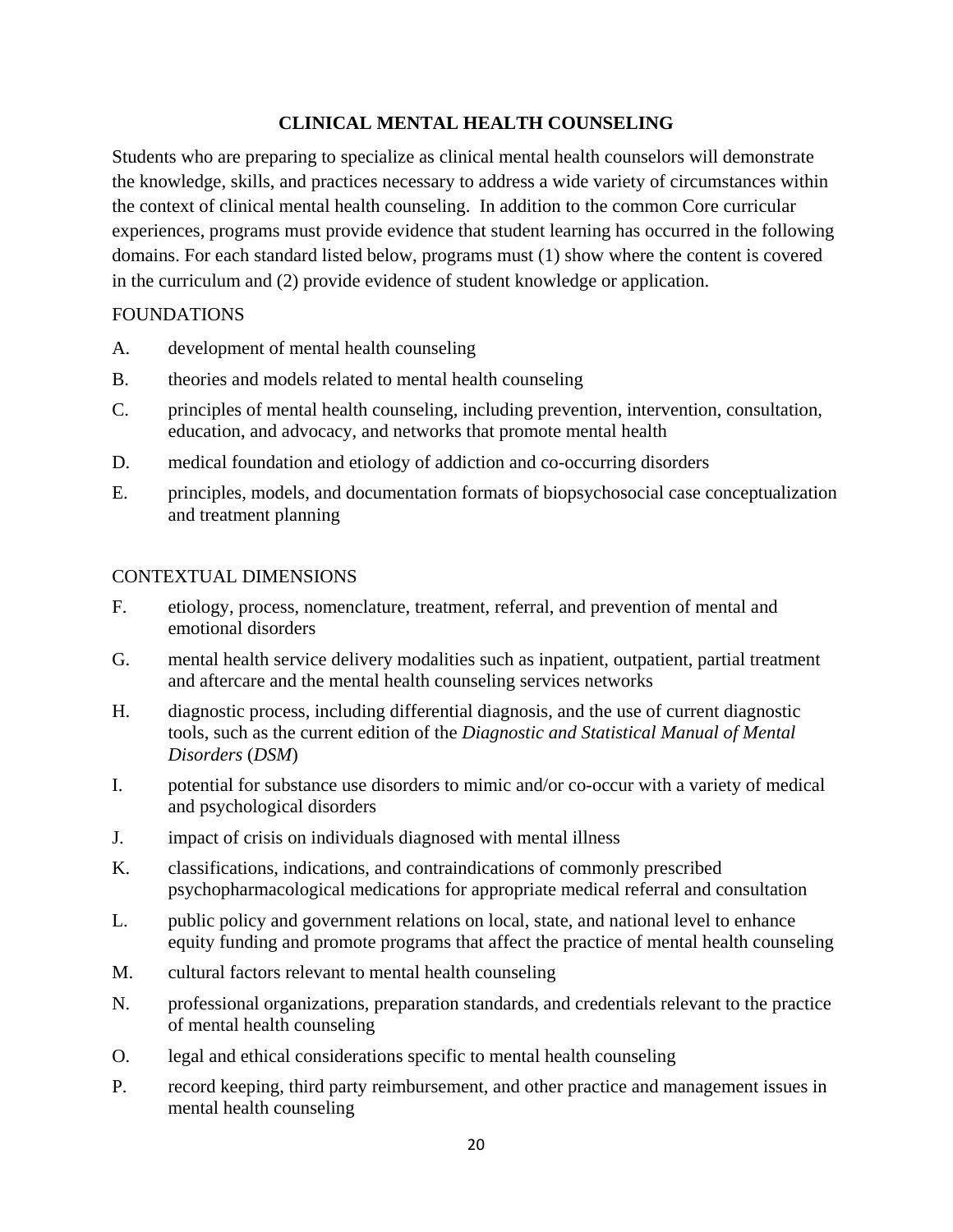- Q. intake interview, mental status evaluation, biopsychosocial history, mental health history, and psychological assessment for treatment planning and caseload management
- R. strategies for interfacing with the legal system regarding court referred clients
- S. techniques and interventions related to a broad range of mental health issues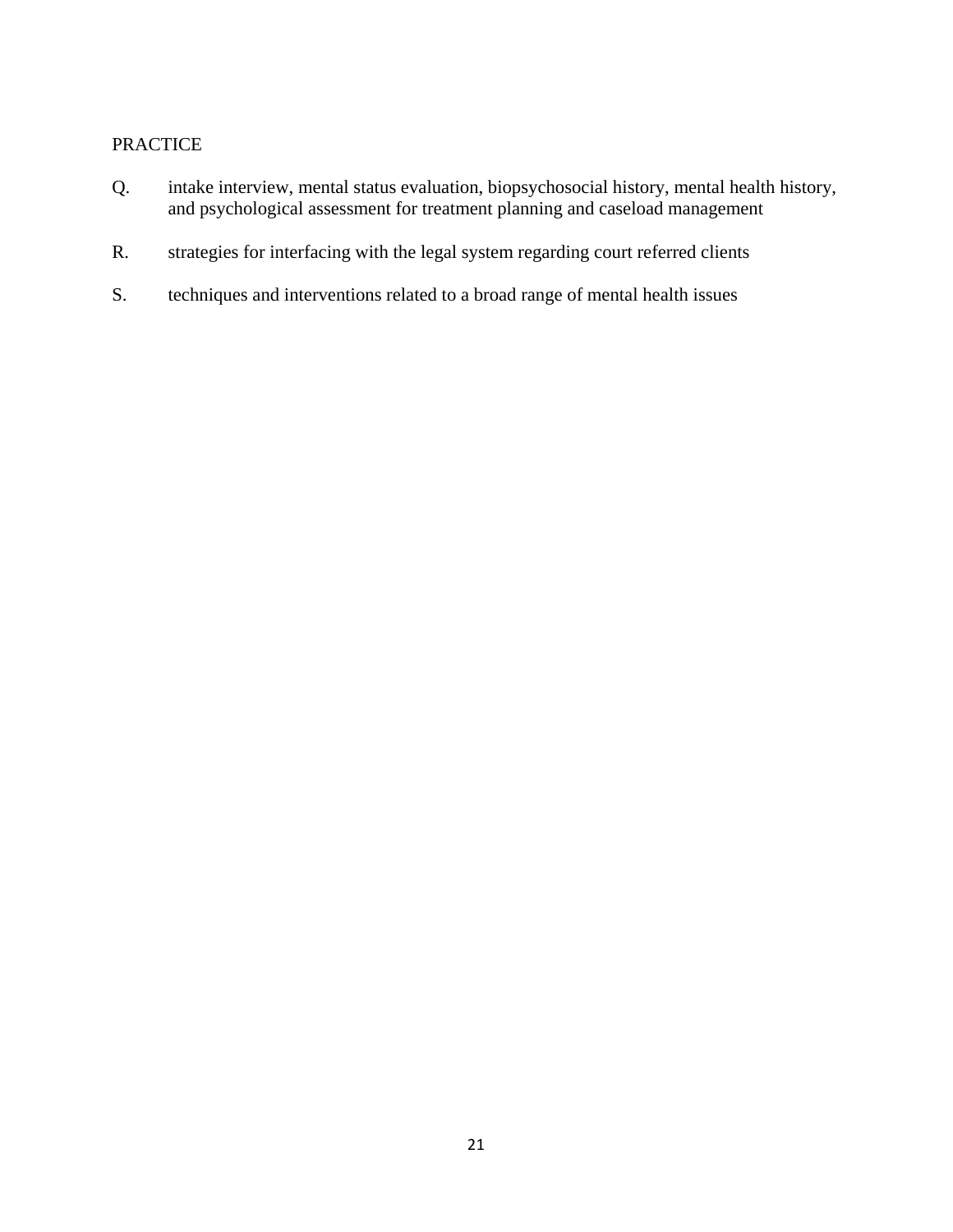# **MARRIAGE, COUPLE, AND FAMILY COUNSELING**

Students who are preparing to specialize as marriage, couple, and family counselors are expected to possess the knowledge, skills, and practices necessary to address a wide variety of issues in the context of relationships and families. In addition to the common Core curricular experiences, programs must provide evidence that student learning has occurred in the following domains. For each standard listed below, programs must (1) show where the content is covered in the curriculum and (2) provide evidence of student knowledge or application.

#### **FOUNDATIONS**

- A. development of marriage, couple, and family counseling
- B. theories and models of marriage, couple, and family counseling
- C. sociology of the family, family phenomenology, and family of origin theories
- D. principles and models of assessment and case conceptualization from a systems perspective

- E. contemporary structures of marriages, couples, and families
- F. human sexuality and its effect on couple and family functioning
- G. immigration influences on marriages, couples, and families
- H. aging and intergenerational influences and related family concerns
- I. impact of crisis on marriages, couples, and families
- J. impact of addiction on marriages, couples, and families
- K. impact of domestic violence on marriages, couples, and families
- L. impact of trauma on marriages, couples, and families
- M. physical and mental health and illness, and psychopharmacology within marriages, couples, and families
- N. family assessments including diagnostic interviews, genograms, family mapping, mental diagnostic status examinations, symptom inventories, and psychoeducational and personality assessments
- O. diagnostic process, including differential diagnosis, and the use of current diagnostic tools, such as the current edition of the *Diagnostic and Statistical Manual of Mental Disorders* (*DSM*)
- P. cultural factors relevant to marriage, couple, and family functioning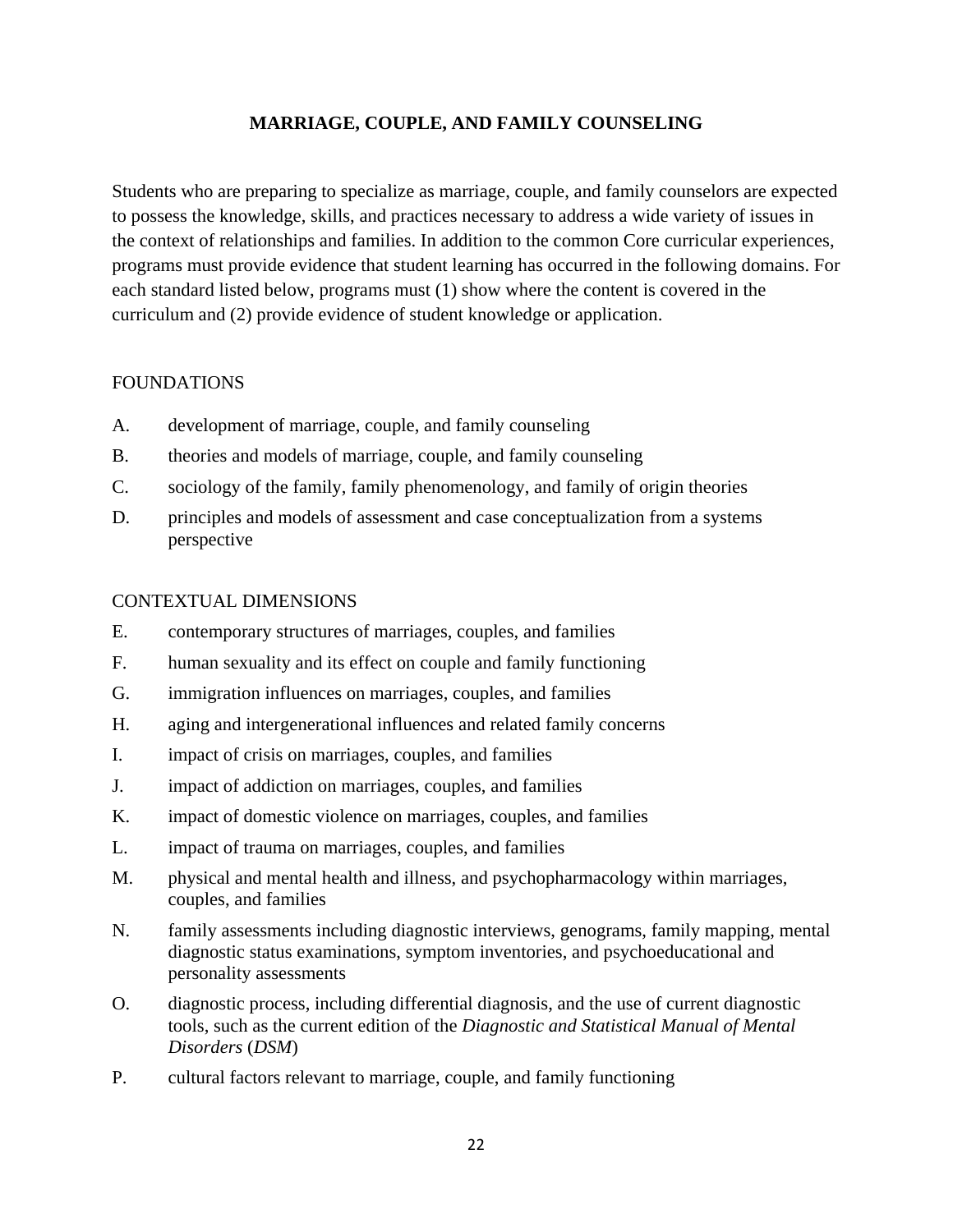- Q. professional organizations, preparation standards, and credentials relevant to the practice of marriage, couple, and family counseling
- R. ethical and legal responsibilities and liabilities and family law issues unique to the practice of marriage, couple, and family counseling
- S. record keeping, third party reimbursement, and other practice and management considerations in marriage, couple, and family counseling

- T. fostering family wellness
- U. techniques and interventions of marriage, couple, and family counseling
- V. strategies for applying systems theory to conceptualize and implement treatment, planning and intervention strategies in marriage, couple, and family counseling
- W. interviewing, assessment, and case management for working with individuals, couples, and families from a systems perspective
- X. strategies for applying systems assessment models and procedures to evaluate family functioning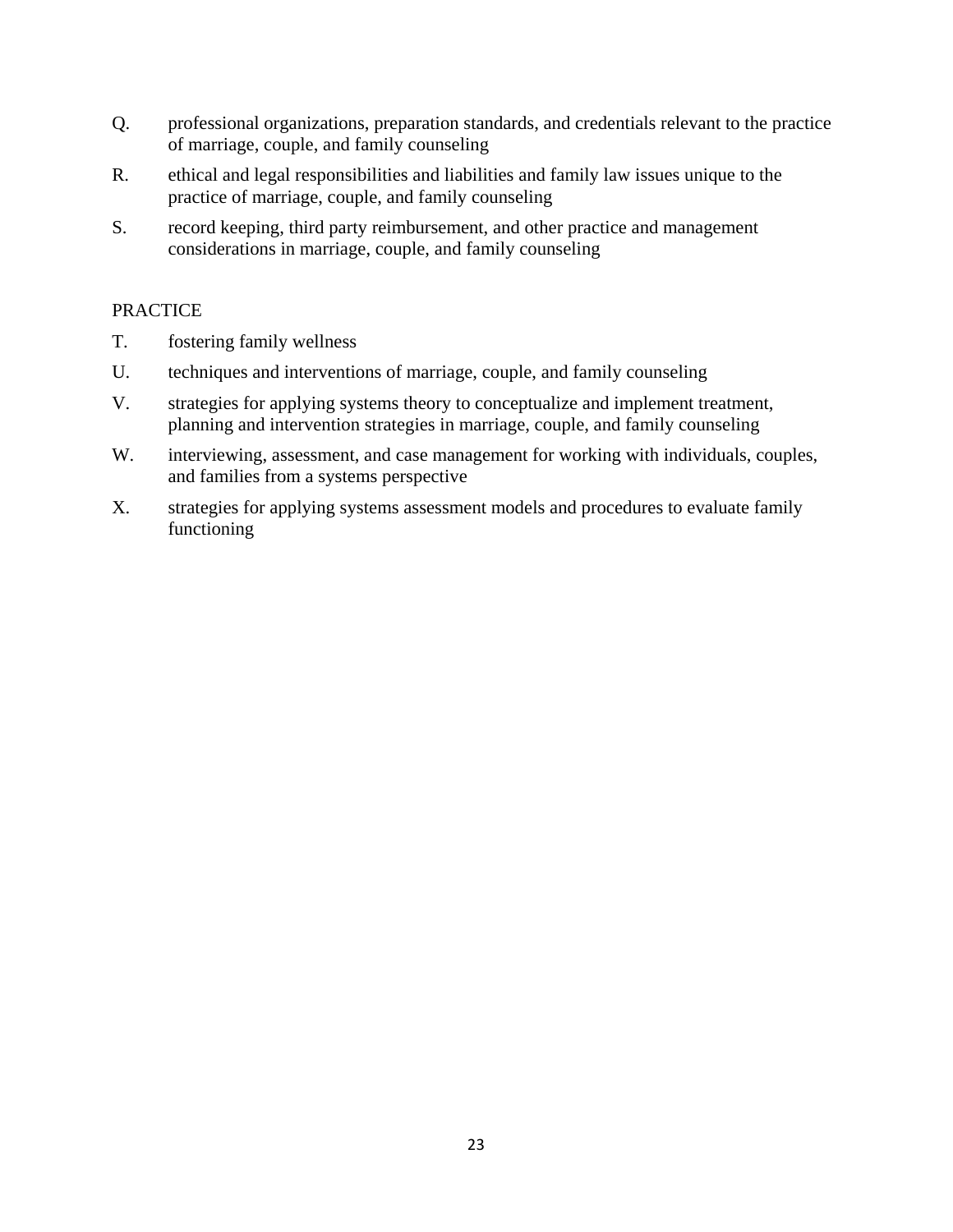# **SCHOOL COUNSELING**

Students who are preparing to specialize as school counselors will demonstrate the professional knowledge, skills, and practices necessary to promote the academic, career, and personal/social development of all P–12 students. In addition to the common Core curricular experiences, programs must provide evidence that student learning has occurred in the following domains. For each standard listed below, programs must (1) show where the content is covered in the curriculum and (2) provide evidence of student knowledge or application.

#### FOUNDATIONS

- A. development of school counseling
- B. models of school counseling programs
- C. models of school-based collaboration and consultation
- D. characteristics, risk factors, and warning signs of students at risk for mental health and behavioral disorders
- E. signs and symptoms of substance abuse in children and adolescents as well as the signs and symptoms of living in a home where substance use occurs
- F. importance of the influence of multiple factors that may affect the personal, social, and academic function of students
- G. importance of administrative and clinical supervision in school counseling

- H. school counselor roles as leaders, advocates, and systems change agents in P-12 schools
- I. school counselor roles in consultation with families, school personnel, and community agencies
- J. school counselor roles in student support teams
- K. school counselor roles and responsibilities in relation to the school emergency management plans, and crises, disasters, and other trauma-causing events
- L. competencies to advocate for school counseling roles
- M. advocacy competencies to promote the academic, career, and personal/social development of students
- N. qualities and styles of effective leadership in schools
- O. importance of family-school-community collaboration
- P. community resources and referral sources
- Q. professional organizations, preparation standards, and credentials that are relevant to the practice of school counseling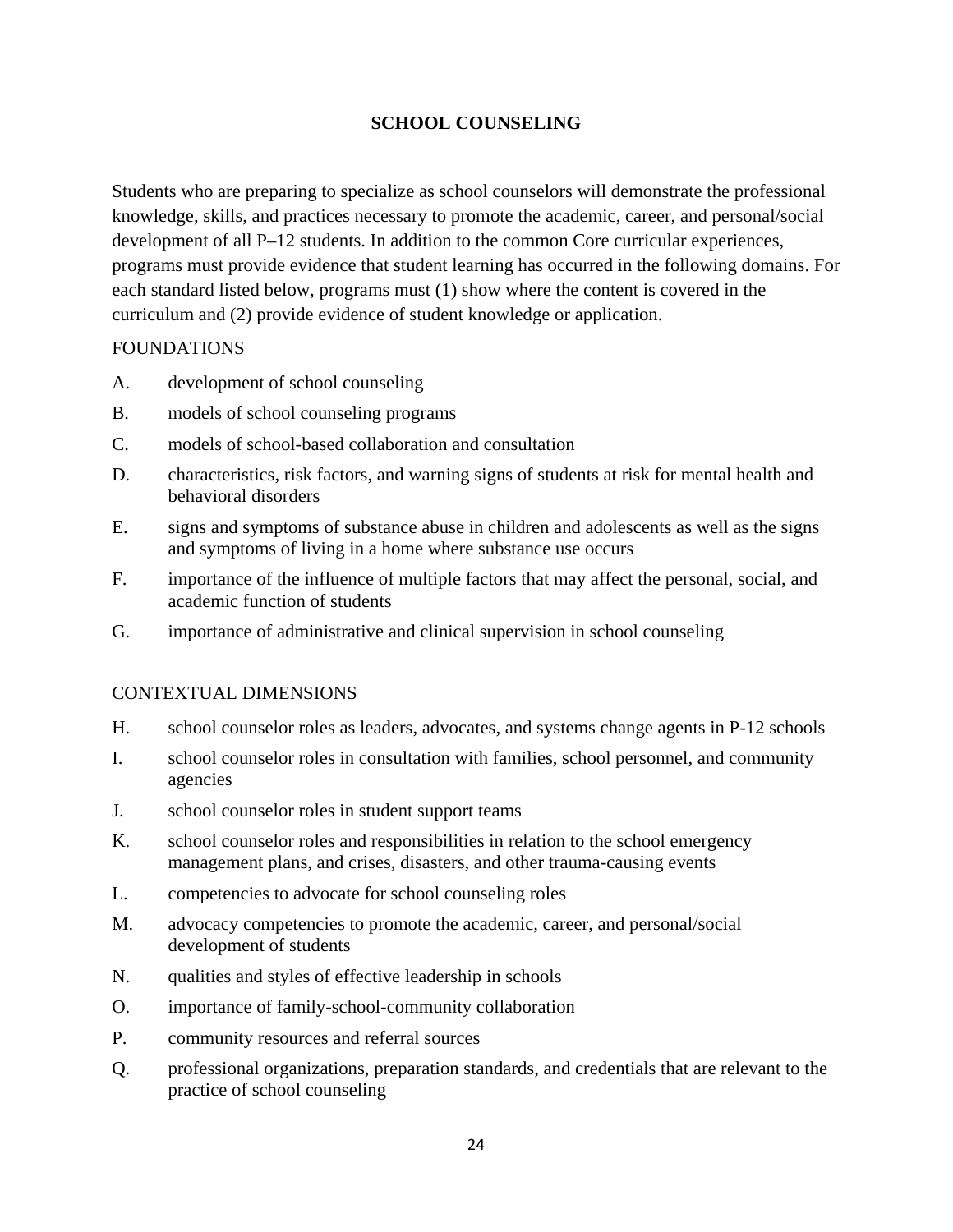R. legal and ethical considerations specific to school counseling

- S. development of school counseling program mission statements and objectives
- T. design, implementation, management, and evaluation of school counseling programs
- U. curriculum design, lesson plan development, classroom management strategies, and differentiated instructional strategies
- V. strategies to promote academic development
- W. strategies to promote career development
- X. strategies to promote personal/social development
- Y. strategies to facilitate school transitions
- Z. strategies to reduce school dropout rates
- AA. strategies to facilitate college readiness and admissions
- BB. strategies designed to close the achievement gap
- CC. strategies to promote and develop teamwork within the school
- DD. strategies for implementing and coordinating peer intervention programs
- EE. use of accountability data to inform decision making and advocate for programs and students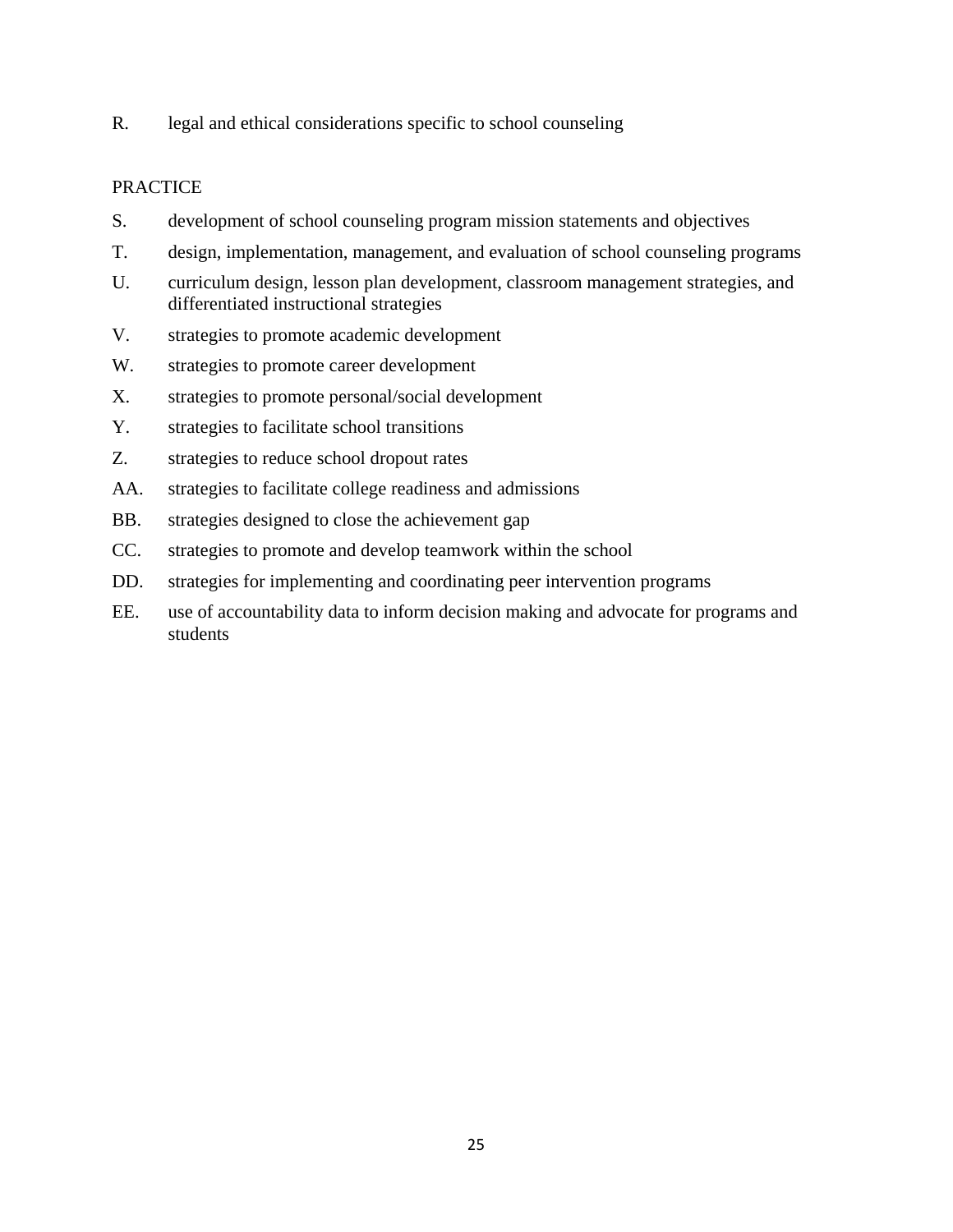# **STUDENT AFFAIRS AND COLLEGE COUNSELING**

Students who are preparing to specialize as student affairs professionals and college counselors will demonstrate the knowledge, skills, and practices necessary to promote the development of postsecondary students. In addition to the common Core curricular experiences, programs must provide evidence that student learning has occurred in the following domains. For each standard listed below, programs must (1) show where the content is covered in the curriculum and (2) provide evidence of student knowledge or application.

#### **FOUNDATIONS**

- A. development of student affairs and college counseling
- B. student development theories relevant to student learning and personal development
- C. organizational, management, and leadership theory relevant to student affairs and college counseling
- D. current trends in higher education and the diversity of postsecondary education environments
- E. characteristics, risk factors, and warning signs of individuals at risk for mental health and behavioral disorders
- F. signs and symptoms of substance abuse in college students
- G. importance of administrative and clinical supervision in student affairs and college counseling

- H. roles and settings of students affairs and college counseling professionals
- I. roles of student affairs professionals and counselors in postsecondary education in relation to the operation of the institution's emergency management plan, and crises, disasters, and other trauma-causing events
- J. organizational culture, budgeting and finance, and personnel practices in postsecondary education
- K. environmental, political, and cultural factors that affect student affairs and college counseling practice
- L. the influence of institutional, systemic, interpersonal, and intrapersonal barriers on learning and learning opportunities in postsecondary education
- M. policies, programs, and services that are equitable and responsive to the unique needs of postsecondary students
- N. characteristics and nature of diverse students in postsecondary education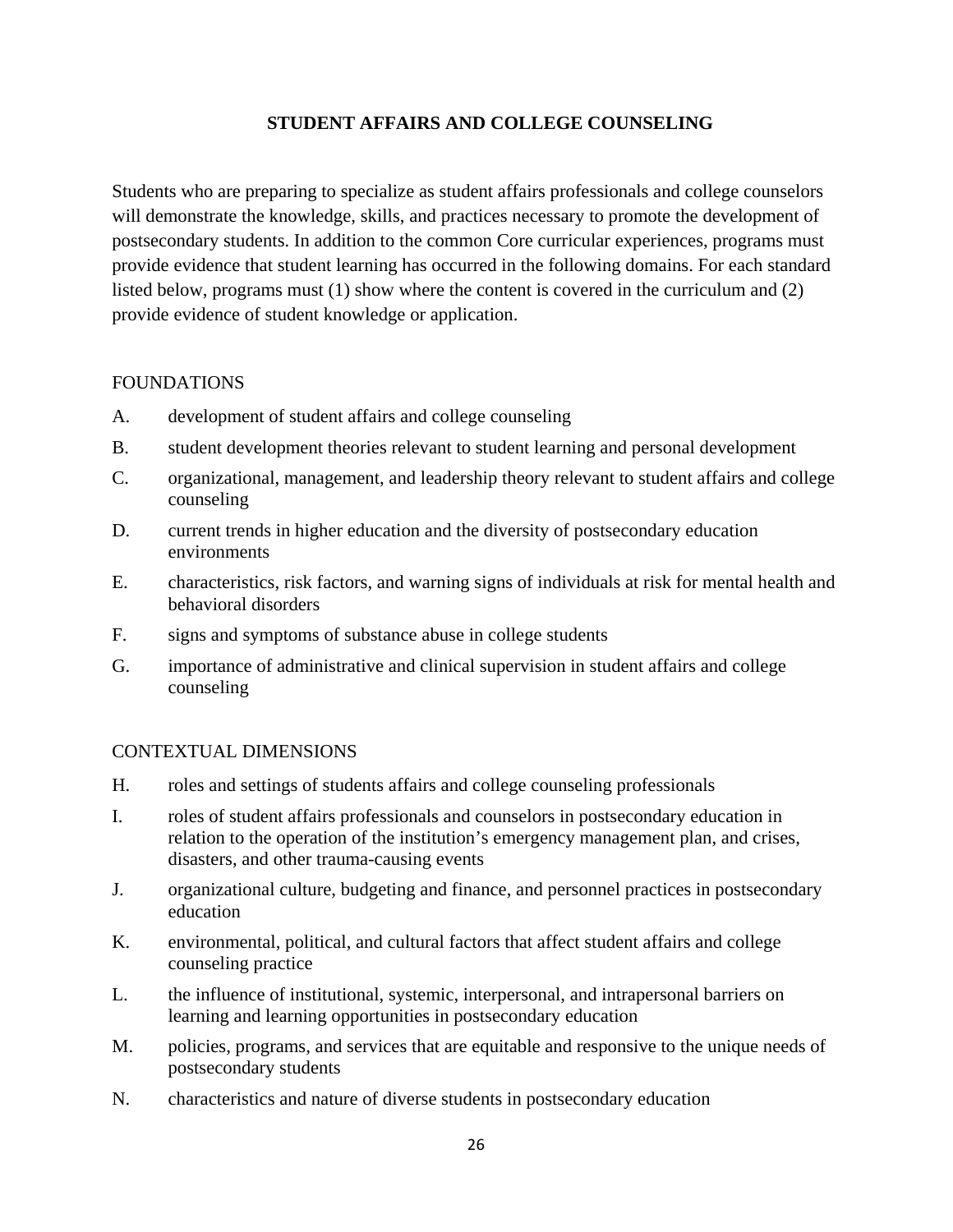- O. unique needs of students in postsecondary education, including residents, commuters, distance learners, students with disabilities, adult learners, and student athletes, as well as nontraditional, international, transfer, and first-generation students
- P. influence of learning styles and personal characteristics on learning
- Q. postsecondary community resources to improve student learning and development
- R. professional organizations, preparation standards, and credentials relevant to the practice of students affairs and college counseling
- S. legal and ethical considerations specific to student affairs and college counseling

- T. collaboration with P-12 personnel to facilitate postsecondary transitions
- U. collaboration with the postsecondary community to develop programs and interventions to promote the academic, social, and career success of postsecondary students
- V. design, implementation, and evaluation of student affairs and college counseling programs and services
- W. strategies for addiction intervention and outreach for students in postsecondary education
- X. use of multiple data sources to inform student programming
- Y. design and evaluation of research proposals for a human subjects/institutional review board review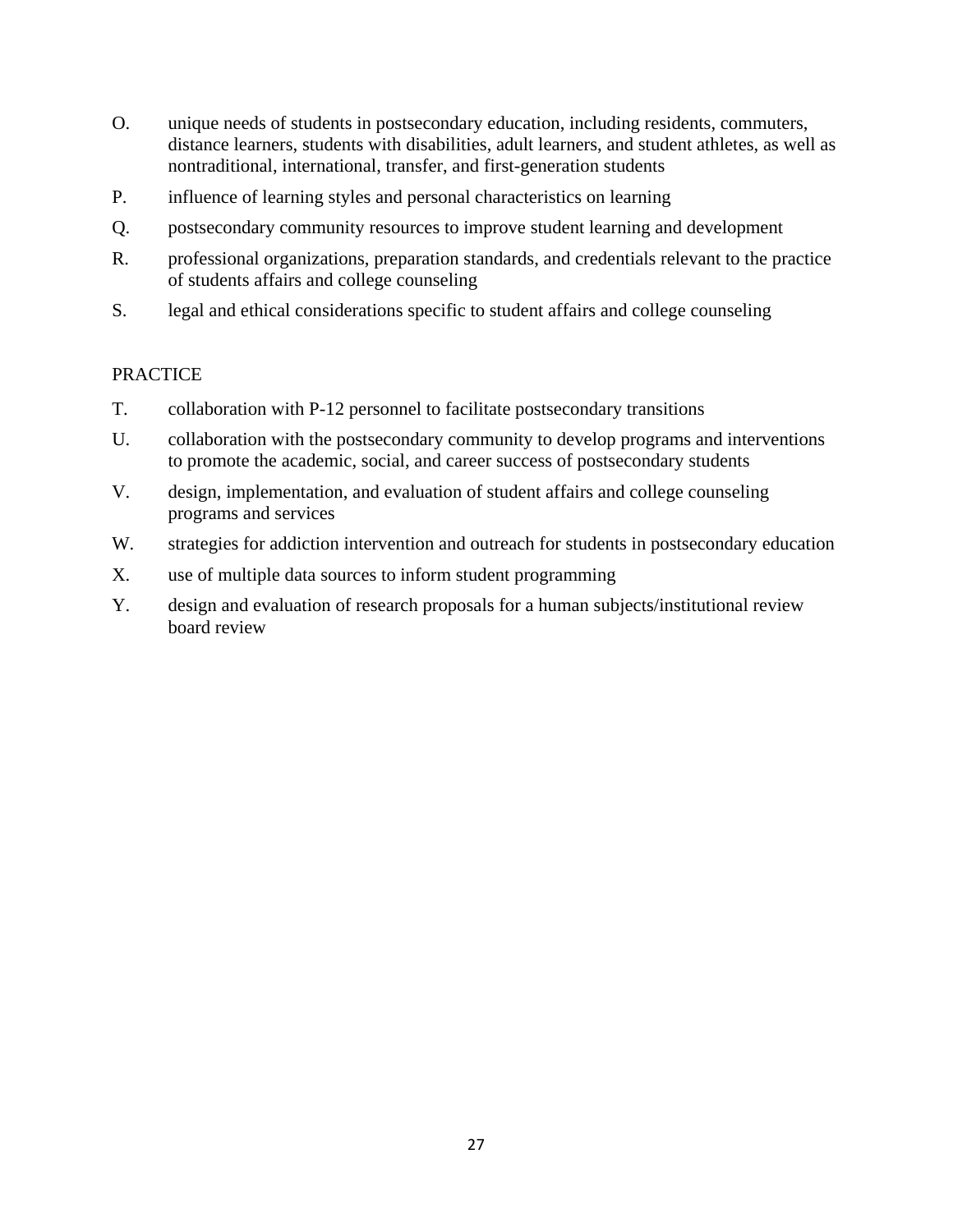# **DOCTORAL STANDARDS COUNSELOR EDUCATION AND SUPERVISION**

#### **SECTION I:**

# **THE DOCTORAL LEARNING ENVIRONMENT**

Doctoral degree programs in Counselor Education and Supervision are intended to prepare graduates to work as counselor educators, supervisors*,* researchers, and practitioners in academic and clinical settings. The doctoral program standards are intended to accommodate the unique strengths of different programs.

Doctoral programs for which accreditation is sought must encompass all the entry-level program standards. Therefore, when programs admit doctoral students who have not graduated from a CACREP entry-level program, post master's degree program - total credit hours may be higher for students who do not meet entry level degree requirements.

# THE PROGRAM

- A. The doctoral program consists of a minimum of 48 semester hours or 72 quarter hours of doctoral-level credits beyond the entry level degree.
- B. Doctoral programs (1) extend the knowledge base of the counseling profession in a climate of scholarly inquiry, (2) support faculty and students in publishing and/or presenting the results of scholarly inquiry, (3) prepare students to contribute to the conversations that inform professional practice by generating new knowledge for the profession through dissertation research focusing on areas relevant to counseling practice, counselor education, and/or supervision, and (4) equip students to assume positions of leadership in the profession and/or their area(s) of specialization.
- C. During the doctoral program admissions process, students' curricular experiences are evaluated to verify completion of coursework including (1) CACREP entry-level core curricular standards, (2) CACREP entry-level professional practice standards, and (3) CACREP entry-level curricular requirements of a specific program area (e.g., addiction counseling, school counseling) so that any missing content can be completed before or concurrently with initial doctoral-level counselor education coursework.
- D. Doctoral program admission criteria include (1) academic aptitude for doctoral-level study, (2) previous professional experience, (3) fitness for the profession, including selfawareness and emotional stability, (4) oral and written communication skills, and (5) potential for scholarship, professional leadership, and advocacy.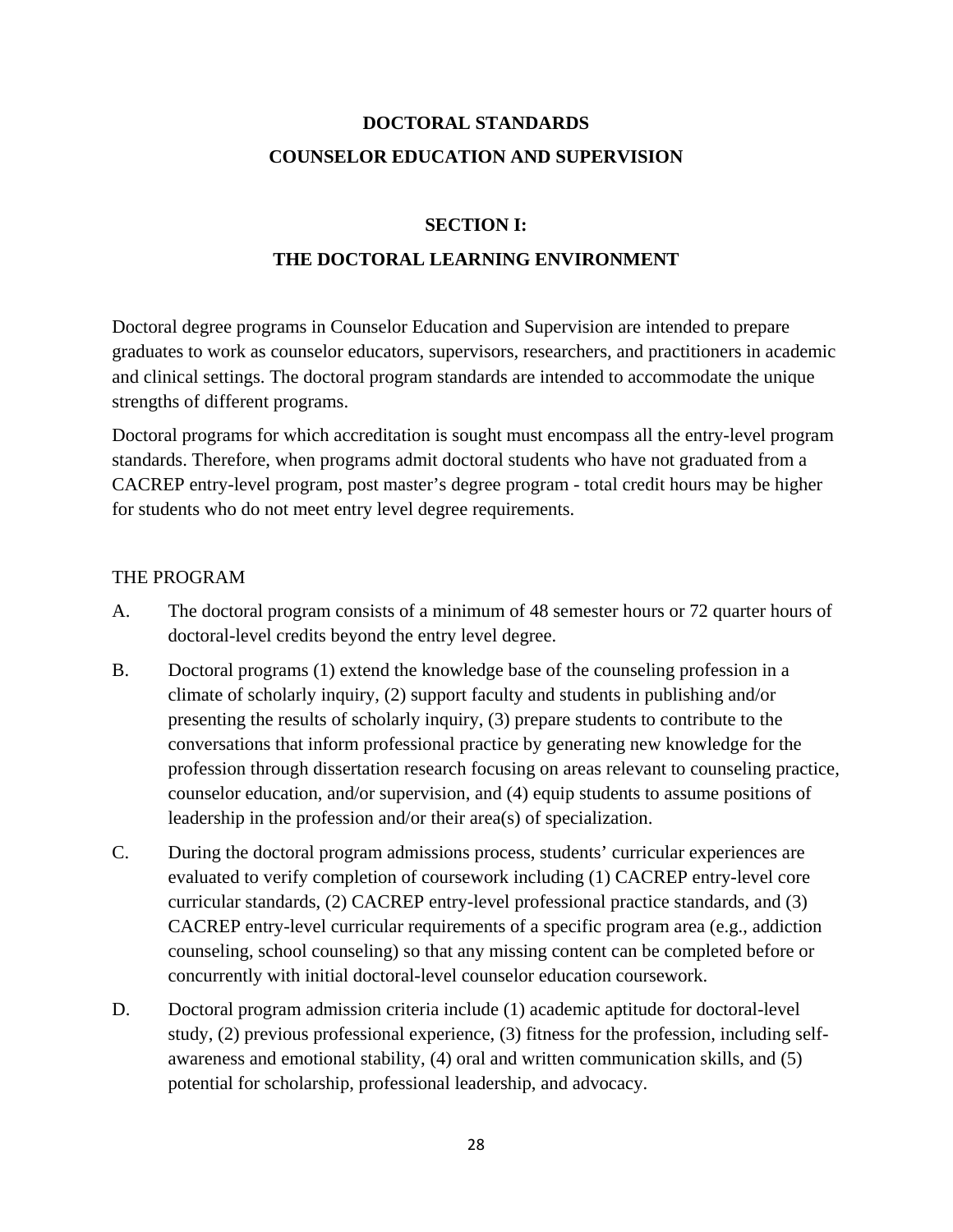- E. In addition to the minimum three core counselor education program faculty members required for entry level programs, two additional core counselor education program faculty are needed.
- F. Students in doctoral level programs establish an approved doctoral committee and work with the committee to develop and complete programs of study.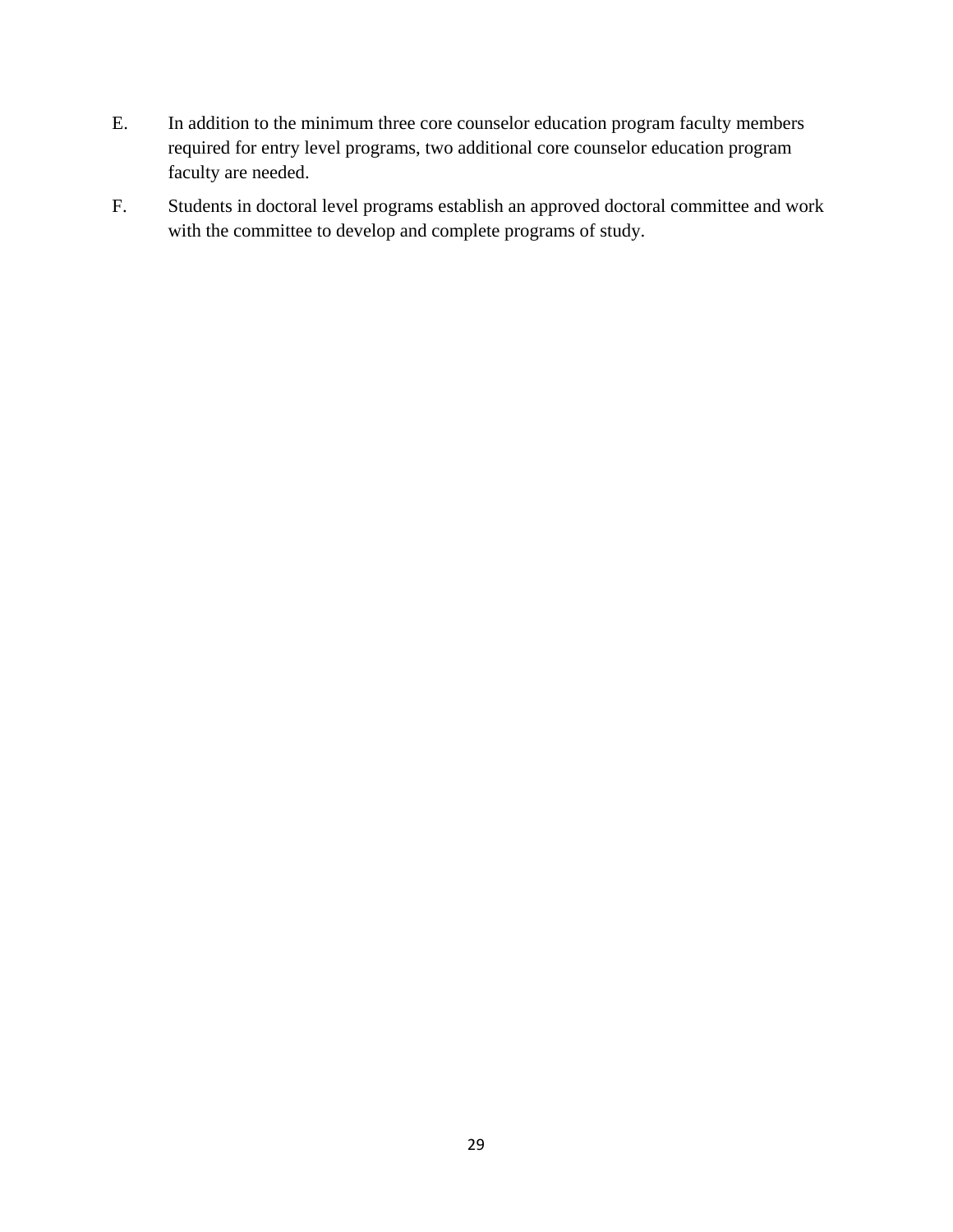#### **SECTION II:**

#### **DOCTORAL PROFESSIONAL IDENTITY**

Doctoral program knowledge and outcome objectives address professional roles in these five doctoral core areas: counseling, supervision, teaching, research and scholarship, and leadership and advocacy.

For each standard listed below, programs must (1) show where the content is covered in the curriculum and (2) provide evidence of student knowledge or application.

#### A. COUNSELING

- 1. advanced study in counseling theories
- 2. integration of counseling theories
- 3. conceptualization of clients from multiple theoretical perspectives
- 4. evidence-based counseling practices
- 5. methods for evaluating counseling effectiveness
- 6. ethical and culturally relevant counseling in multiple settings

#### B. SUPERVISION

- 1. purposes of clinical supervision
- 2. theoretical frameworks and models of clinical supervision
- 3. roles and relationships related to clinical supervision
- 4. skills of clinical supervision
- 5. modalities of supervision and the use of technology
- 6. administrative procedures and responsibilities related to clinical supervision
- 7. opportunities for developing a personal style of supervision
- 8. assessment of supervisees' developmental level and other relevant characteristics
- 9. evaluation, remediation, and gatekeeping in supervision
- 10. legal issues and responsibilities in supervision
- 11. ethical and culturally relevant strategies for conducting supervision

#### C. TEACHING

1. roles and responsibilities related to educating counselors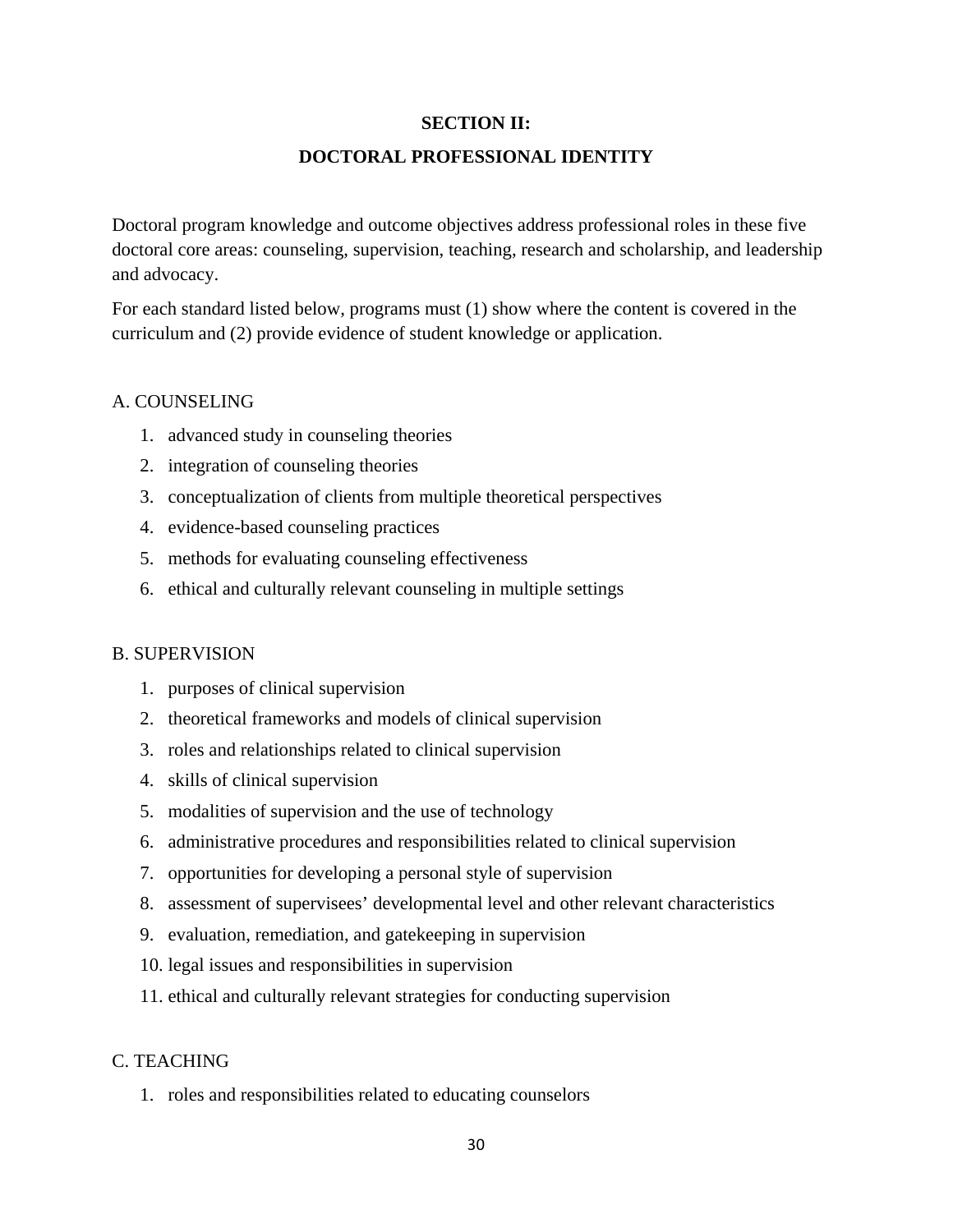- 2. instructional theory and methods
- 3. models of adult development and learning
- 4. instructional and curriculum design, delivery, and evaluation methods
- 5. effective approaches for online instruction
- 6. screening, remediation, and gatekeeping in instructional settings
- 7. assessment of learning
- 8. ethical and culturally relevant strategies used in counselor preparation

# D. RESEARCH AND SCHOLARSHIP

- 1. research designs appropriate to quantitative and qualitative research questions
- 2. univariate and multivariate research designs and data analysis methods
- 3. qualitative designs and approaches to qualitative data analysis
- 4. models and methods of instrument design
- 5. models and methods of program evaluation
- 6. action research practices and processes
- 7. research questions appropriate for professional research and publication
- 8. professional writing for journal and newsletter publication
- 9. professional conference proposal preparation
- 10. design and evaluation of research proposals for a human subjects/institutional review board review
- 11. funding and grant proposals
- 12. ethical and culturally relevant strategies for conducting research

#### E. LEADERSHIP AND ADVOCACY

- 1. theories and skills of leadership
- 2. leadership in professional organizations
- 3. leadership in counselor education programs
- 4. knowledge of accreditation standards and processes
- 5. leadership, management, and administration in counseling organizations and other institutions
- 6. leadership roles and strategies for responding to crises and disasters
- 7. strategies of leadership in consultation
- 8. models and competencies for advocating at the individual, system, and policy levels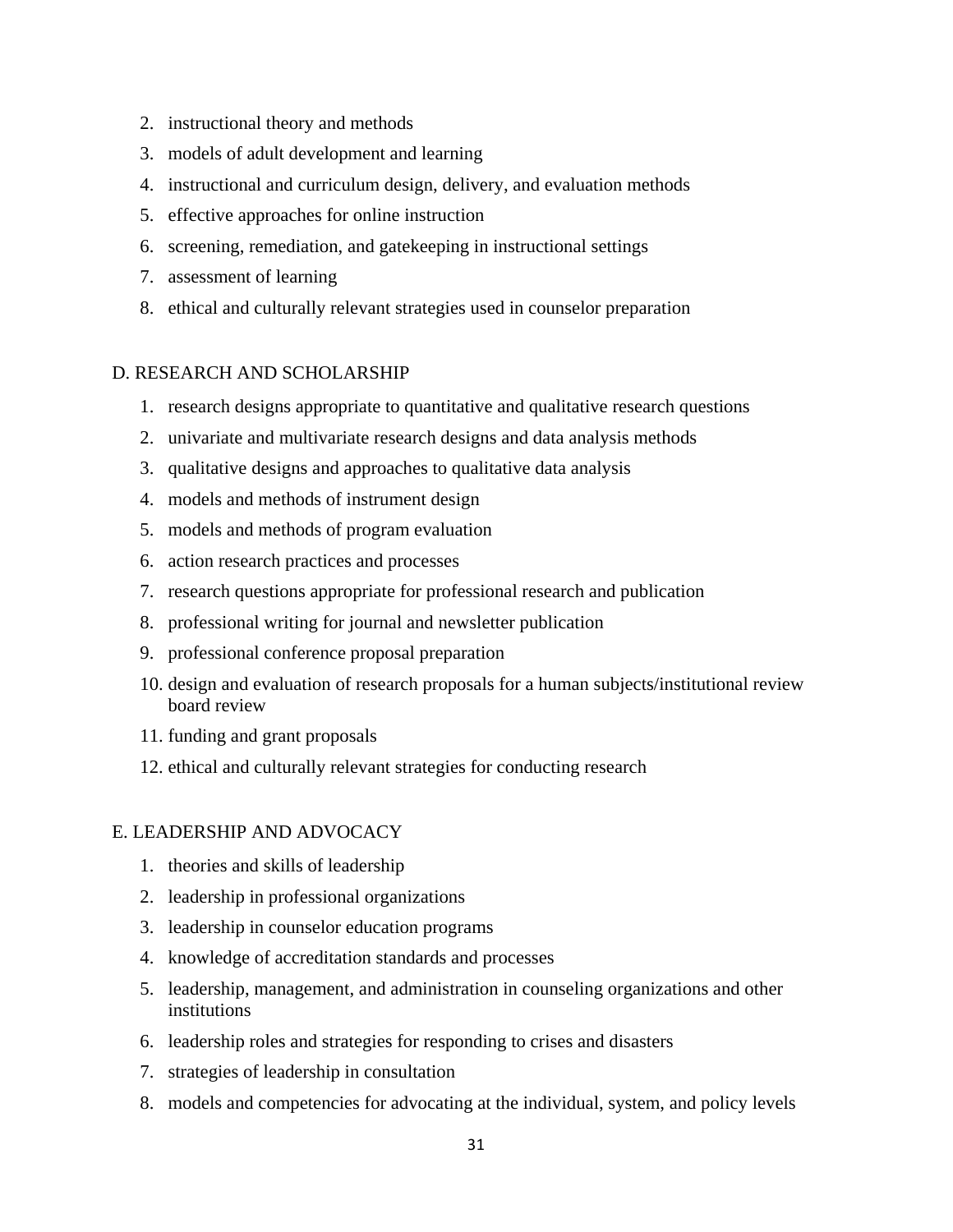- 9. current topical and political issues in counseling and how those issues affect the daily work of counselor and the counseling profession
- 10. strategies of leadership in relation to current multicultural and social justice issues
- 11. ethical and culturally relevant leadership and advocacy practices